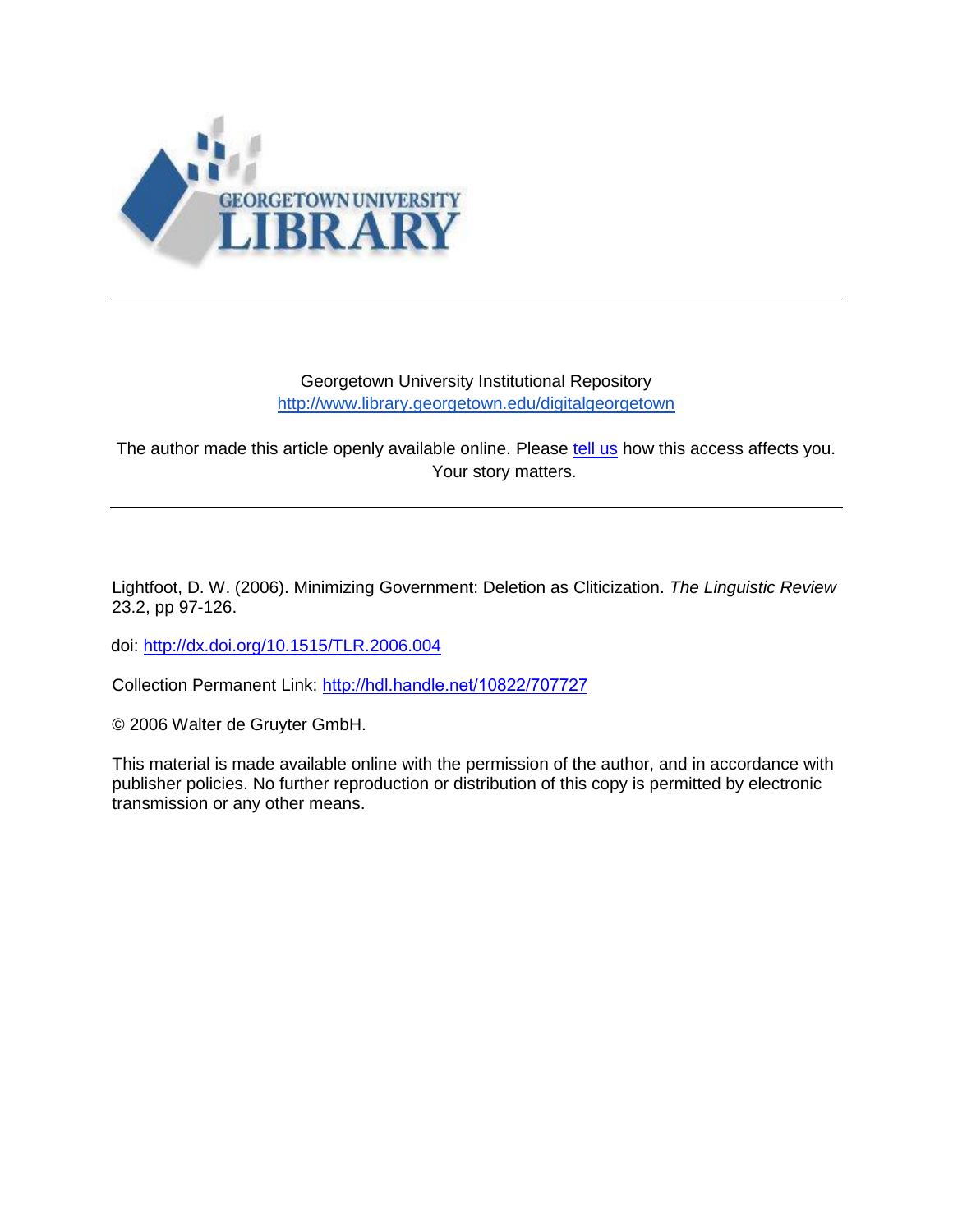## **Minimizing government: Deletion as cliticization**∗

DAVID LIGHTFOOT

## *Abstract*

*The rigors of the Minimalist Program eliminate movement operations, traces, and 1980s-style conditions of government. This article emphasizes povertyof-stimulus problems, reviews lexical government effects, and captures them (and more) by treating certain deletion as cliticization. This analysis carves up the grammatical world differently, linking former "movement" conditions with phonological reductions, VP ellipsis, gapped verbs, some agreement relations, etc. The productivity of the analysis supports the rigors of the Minimalist Program.*

## **1. Introduction**

#### *1.1. Three phases*

Throughout the fifty-year history of generative grammar, grammatical theory and innateness claims have been keyed almost entirely to language acquisition. Linguists have been impressed with poverty-of-stimulus problems: children come to have a system (a "grammar") which ranges over an infinitude of data and is not fully determined by their initial experiences. Consequently we

The Linguistic Review 23 (2006), 97-126 0167-6318/06/023-097 DOI 10.1515/TLR.2006.004 c Walter de Gruyter

<sup>∗</sup>. This article develops for a professional audience ideas sketched for a lay audience in chapter 3 of Anderson and Lightfoot (2002) and chapter 3 of Lightfoot (2006), with adaptations from what is outlined there. Many thanks to Steve Anderson and Norbert Hornstein for extended discussions about the issues discussed here and to audiences at the universities of London (School of African and Oriental Studies), Reading, Pennsylvania, Michigan, Indiana, and Tromsø. Liliane Haegeman, Jim McCloskey, and Jairo Nunes provided helpful comments on an earlier draft, as did Lucia Lobato before her recent, untimely death.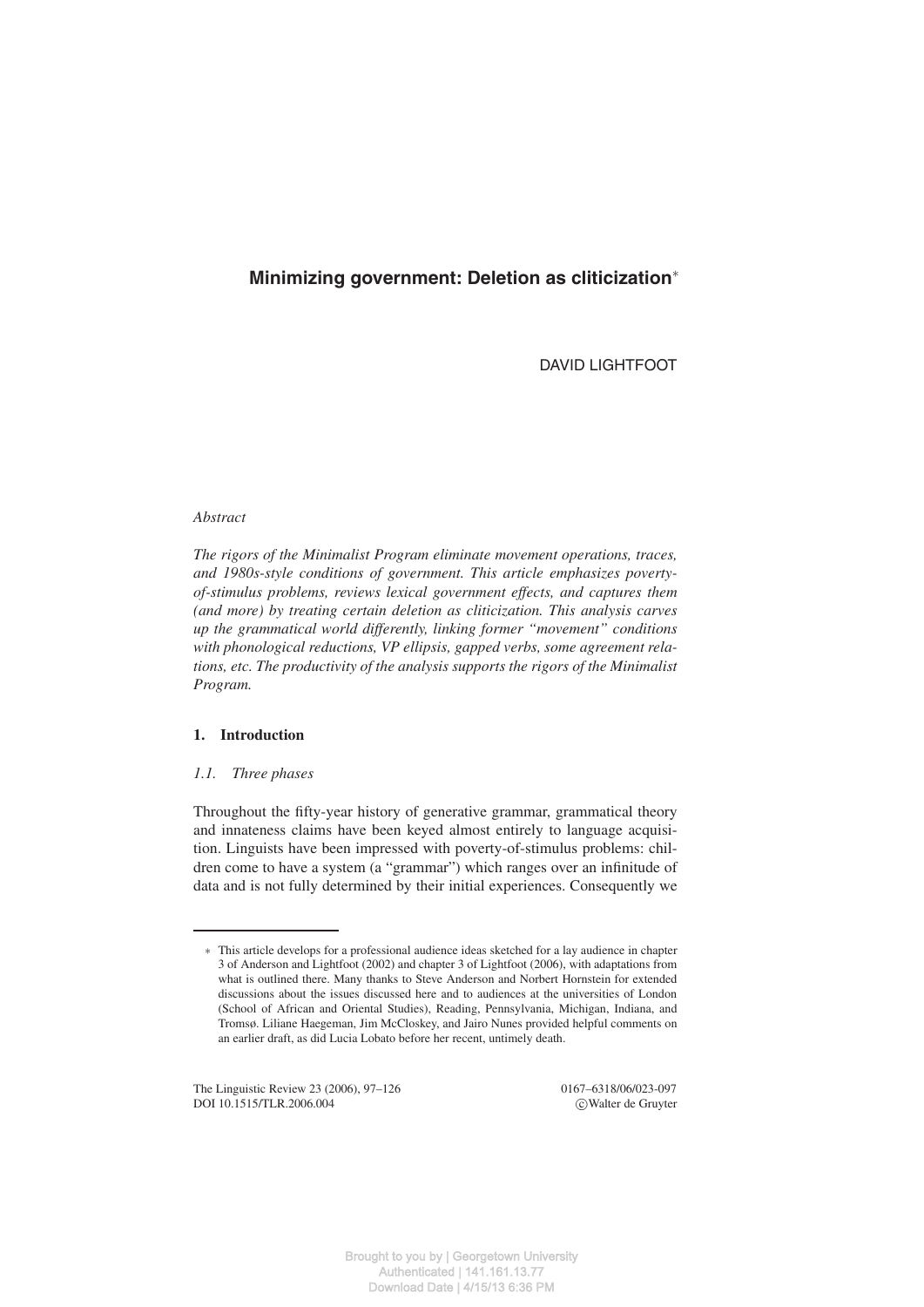have postulated that they must have certain information independently of experience, available generally to the species innately and enabling them to develop the kinds of grammars they have on the basis of their rudimentary experience in the first few years of life. Linguists have worked with the explanatory schema of (1).

(1) a. Primary Linguistic Data (UG  $\rightarrow$  grammar)<br>b. Triggering experience (genotype  $\rightarrow$  phenot Triggering experience (genotype  $\rightarrow$  phenotype)

Children are exposed to primary data. The primary data are the kinds of things that any child could be expected to hear; they do not include negative data about what does not occur, nor information about paraphrase relations, entailments, and certainly not comparative data from other languages. That kind of "secondary data" is available to linguists and features in books, articles and argumentation generally, but is not available to young children. On the basis of exposure only to primary data and endowed with certain properties encoded somehow in the genetic material (Universal Grammar), children acquire a mature grammar, part of their phenotype, which varies depending on whether their initial experiences were in Tokyo or Toronto. This grammar is their language organ, in the terminology of Anderson and Lightfoot (2002), and it develops in accordance with the prescriptions of UG.

One can identify three phases in the kinds of claims made about the fundamental nature of UG. In the period of roughly 1955-1970, much energy was devoted to increasing the expressive power of grammars beyond that of the then-familiar phrase structure grammars, so that they might be adequate for the analysis of natural languages. UG was taken to provide machinery for children acquiring their language system and the machinery incorporated distinct levels of representation and derivational operations mapping one to another (the key claim of Chomsky 1957) and a lexicon (the major technical innovation of Chomsky 1965). Then in the period from the late 1960s to roughly 1990, the focus was on developing constraints on derivations, beginning with the A-over-A constraint of the early 1960s, through the conditions of Ross (1967), Chomsky (1973), and then the development of Government and Binding models and parameters of variation. Throughout that period, Ockham's methodological principle (entities may not be multiplied beyond necessity) minimized the elements invoked in analyses, but after about 1990 *substantive* economy principles were introduced under the Minimalist Program (Chomsky 1995) and elements of grammars needed to be motivated by interface requirements, as we see below. All of this influences the *form* of the innateness claims and they have differed significantly in each of these three periods.

Here I don Minimalist spectacles to review the 1980s notion of government, arguing that it can be dispensed with. I propose one simple principle of UG,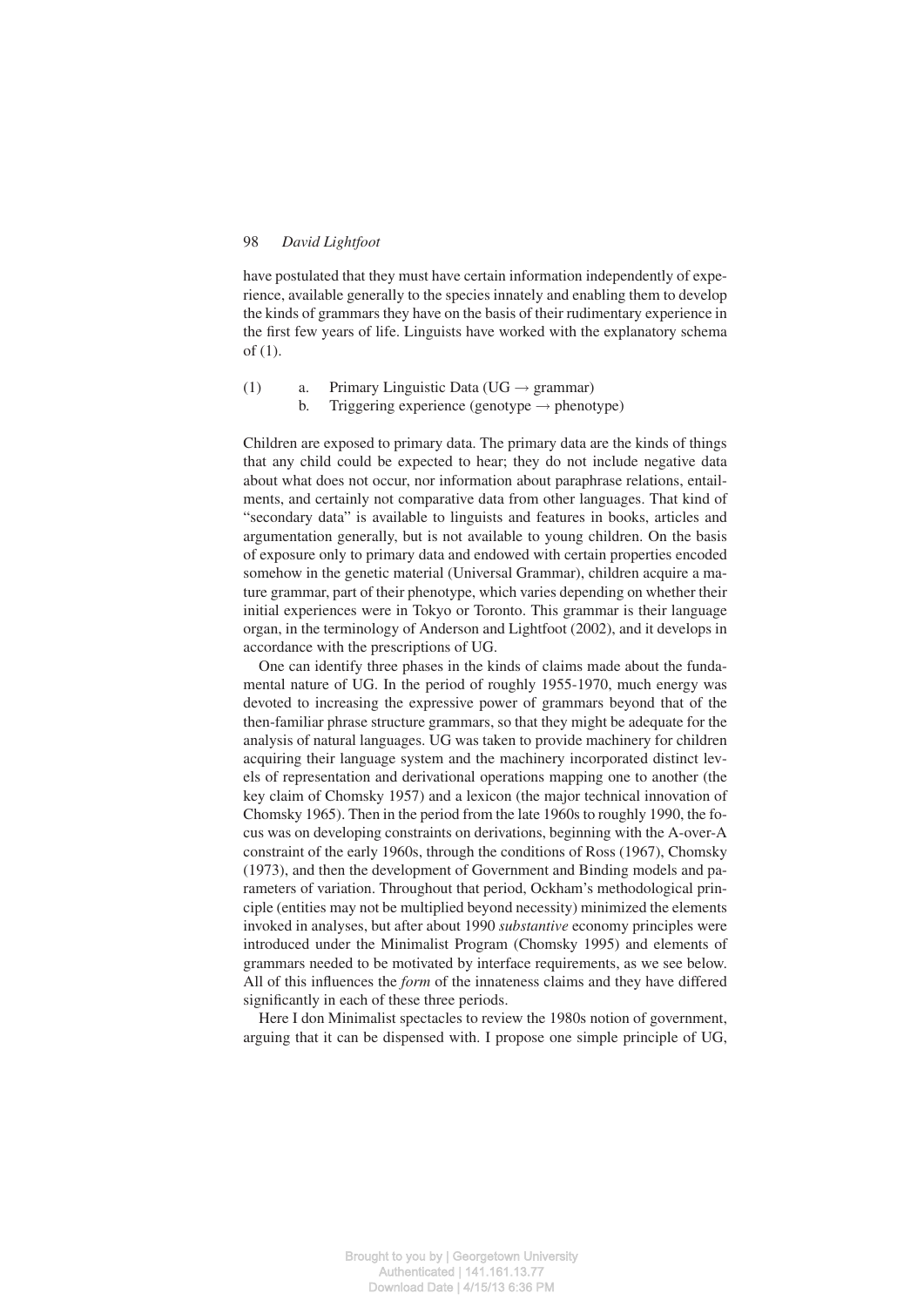which interacts with seven specific devices in the grammars of English speakers; that interaction yields a complex range of phenomena, which is shown to have a simple explanation. The principle of UG is that to delete something is to cliticize it. That is how certain deletion works and it is specified innately. The effects of government and much more follow from this simple idea.

The analysis requires more extensive discussion than a journal article allows, but this brief treatment suffices to make a discussable case while a monograph is prepared.

## *1.2. Poverty of stimulus*

Before we examine the economies of the Minimalist Program, let us briefly consider the logic of the enterprise, often not sufficiently attended to, and isolate a simple, now classic poverty-of-stimulus problem. Children hear forms like (2a) with the verb sometimes pronounced in its full form *is* and sometimes reduced to '*s*. Hence they might deduce that there is a simple operation reducing the verb (2b). Likewise for other verbal forms (2c).

- (2) a. Kim is/'s happy
	- b. is  $\rightarrow$  's<br>c am are
	- am, are, has, have, had, will, would, shall
	- d. Kim is happier than Tim **is**
	- e. I wonder what the problem **is** (cf. The problem's twofold)
	- f. I wonder what that **is** up there (cf. That's a fan up there)
	- g. I wonder where the concert **is** on Wednesday (cf. The concert's on Wednesday)
	- h. **is** it here?

The problem comes when we observe that not all such verbal forms reduce, for example the boldface items in (2d-h). These data, negative data concerning contexts where *is* does not reduce, are not available to children directly, and that is the poverty-of-stimulus problem: the stimulus appears to be too poor to determine all the properties of the mature system. Children hear some instances of the reduced '*s*, but somehow come to know much more, namely that *is* may be reduced in (2a) but not in the boldface contexts of  $(2d-h).$ <sup>1</sup> Furthermore,

<sup>1.</sup> There are many interesting distinctions at work, as we shall see in Section 2.2. Compare, for example, *I wonder what is/'s that up there*, where reduction is possible. In this example there is no deletion site right-adjacent to *is* and *is* may be reduced. In (2f), however, the deletion site of *what* is between *is* and *up*, blocking reduction. Such distinctions will become clear as we proceed to the analysis in Section 2.2.

Reduction may be possible in (2h) but this is a fast speech phenomenon, occurring only in certain registers, and has quite different properties. The reduced form is always voiced ('*zit*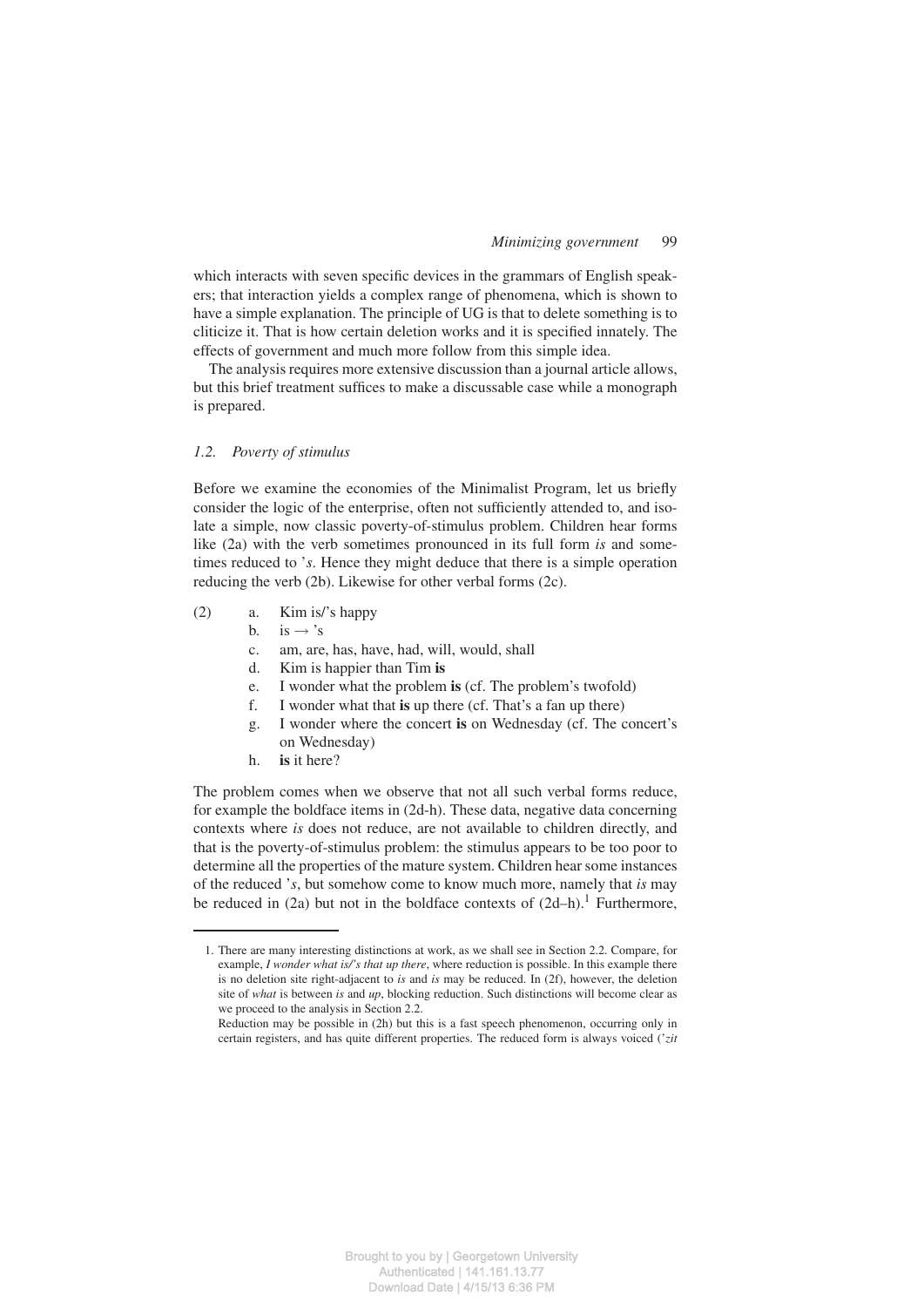Crain and Thornton (1998) show that children have this distinction as soon as they can be tested. If the external stimulus does not provide the relevant information, it must come from elsewhere, internally. So UG is supposed to provide the relevant information but the question then arises in what form. The poverty-of-stimulus problem shows that internal information is needed, but we must construct hypotheses about how the information is formulated, about the form of the information.

We return to this particular problem in a moment, but let us now introduce the notion of *government*, once a central part of linguistic theorizing but then eliminated on principled grounds.

#### *1.3. Government*

In its earliest formulation (Chomsky 1981), government was a sisterhood relation between a head and its complement (3a), or, in the case of an Inflection (I) element and Determiner  $(D)$ ,<sup>2</sup> a relation between a head and its Specifier (3b), plus Exceptional Case Marking (3c). In (3) the boldface head governs the italicized phrase. Already there was a significant range of structures covered by the notion.

<sup>2.</sup> The analysis of determiners projecting to a Determiner Phrase is more recent than 1981 (Abney 1987; Horrocks and Stavrou 1987). They take a noun phrase as their complement and govern a Specifier. So *a book* has the structure of DP[Da Nbook] and *Kim's book about syntax* has 's governing (and assigning Case to) *Kim* as well as <sub>NP</sub>[book about syntax]:



I give the structure of ECM structures like *I expect her to win* as (3c), but there may be a CP above the IP indicated, depending on the analysis of expressions like *Who do you expect her to see?*

*here?* and not '*sit here?*), occurs only utterance-initial (*\*never 'zit here on Tuesdays*), and affects only a subset of the items that undergo the reduction in question (\*'*d he like to see her?* with reduced *would*, \*'*llit rain tomorrow?* with reduced *will*).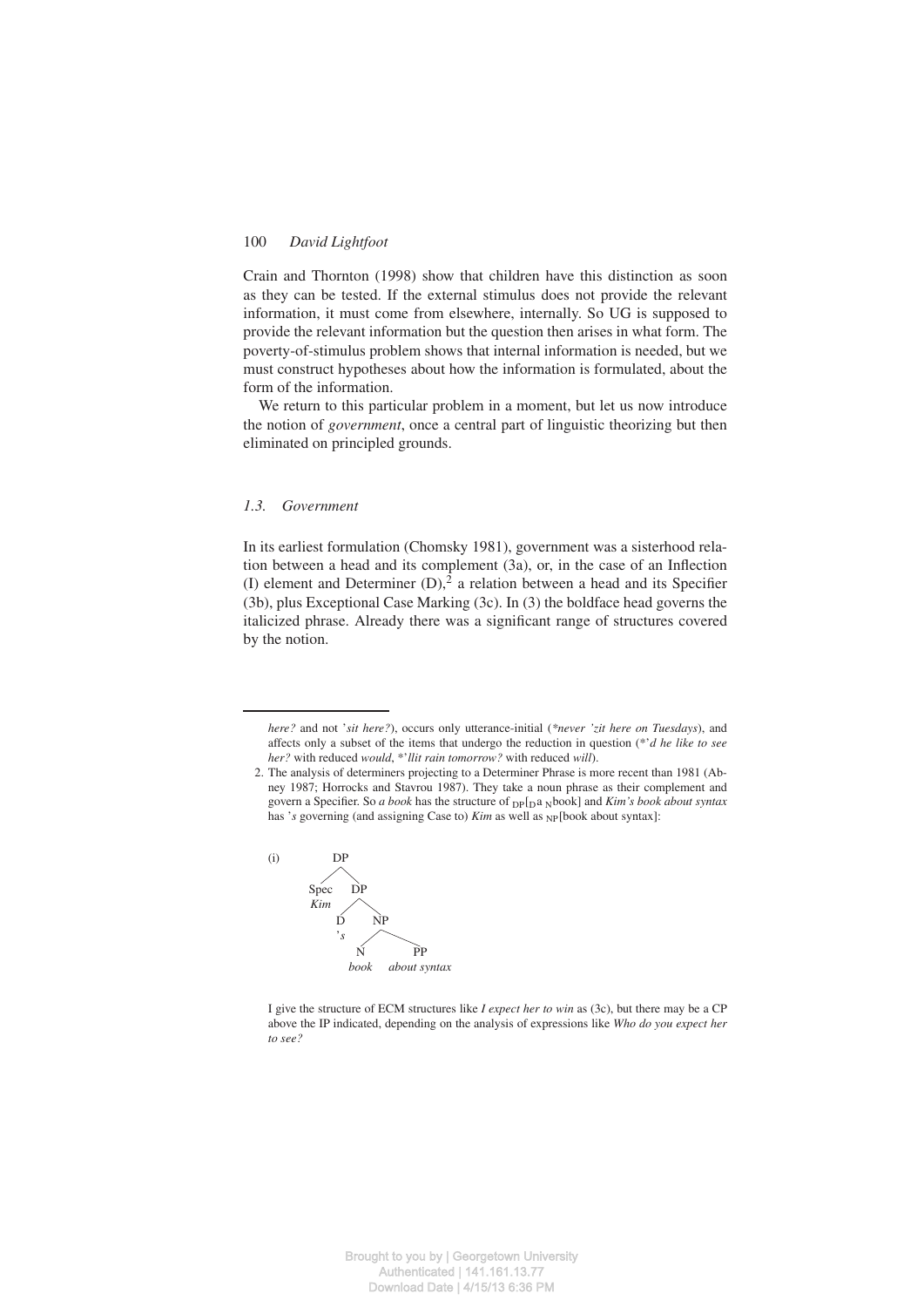*Minimizing government* 101



Government had a pervasive role in grammars: it limited the assignment of thematic roles and Cases, determined the binding domains for the Binding Theory (called Governing Categories in those days), and conditioned morphological operations and cliticization (Aoun and Lightfoot 1984).

Soon government was elaborated further. Lasnik and Saito (1984) reformulated the Empty Category Principle (ECP), which required traces to be "properly governed", a sub-case of government. Proper government involved one of two forms, lexical government (4a) and antecedent government (4b).

(4) *a* properly governs *b*

iff *either* (a) *a* governs *b* and *a* is a lexical category (V, N or A, but not I or P) (lexical government)

*or* (b) *a* is a phrasal category c-commanding and locally coindexed with *b* (antecedent government)

Antecedent government was a curious extension to the theory, because the structures bore little resemblance to those of (3). However, Lasnik and Saito showed implicitly that their ECP solved poverty-of-stimulus problems (a striking feature of the generative literature is how little explicit discussion there is of poverty-of-stimulus problems). The information of (4) may not have been particularly elegant but it had some desirable empirical effects. In (5a) *who*<sup>i</sup> antecedent-governed the intermediate *e*<sup>i</sup> but did not govern it lexically; similarly the lower *who* in (5d), when moved covertly at LF, antecedent-governs its trace, which is not lexically governed. (5b) was ill-formed because the deleted complementizer, *e*, failed to be either lexically or antecedent-governed (cf 5c).

- (5) a. Whoi did you say [ei e [Kim saw ei]]?
	- b. \*Who<sub>i</sub> did you say last week in Chicago  $[e_i e]$  [Kim saw  $e_i$ ]]?
	- c. ?Who<sub>i</sub> did you say last week in Chicago  $[e_i$  that  $[Kim \text{ saw } e_i]]$ ?
	- d. who wondered [who left]?

Not pretty, but precise and adequate for the particular problems discussed.<sup>3</sup>

<sup>3.</sup> Hornstein and Lightfoot (1991) elaborate a number of the many complications entailed by Lasnik amd Saito's analysis. Lightfoot (1992) also details the complicating history of government.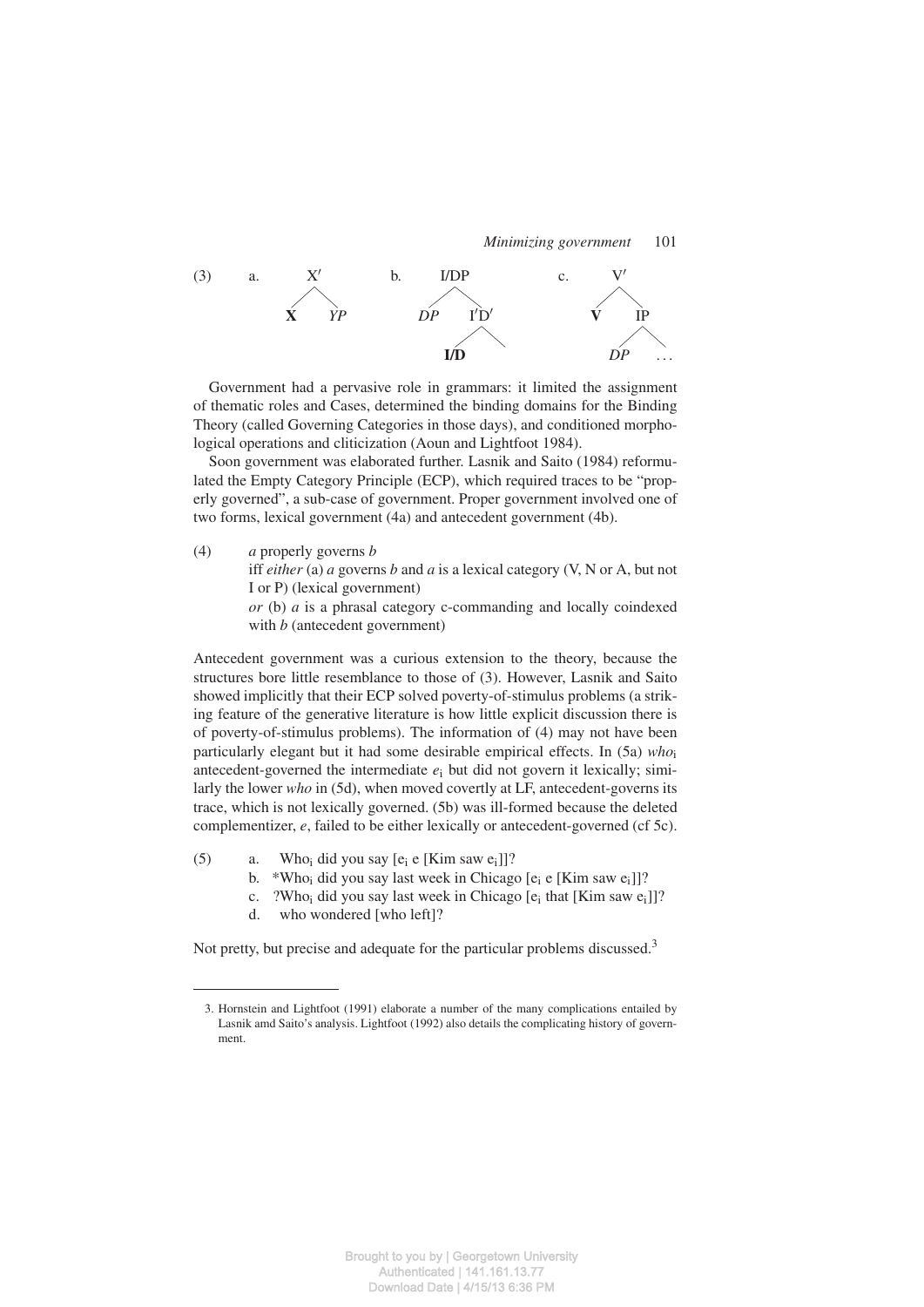Aoun et al. (1987) argued that antecedent government (4b), requiring a trace to be locally coindexed with a c-commanding phrasal category, looked identical to Principle A of the binding theory and that a binding theory generalized to include wh-traces as anaphors, as developed by Aoun (1985), and holding at the level of LF, made antecedent government superfluous. They adopted the model of (6), where government was simplified from (4) to be a condition on traces at PF, where they needed to be lexically governed (4a).



Even that more constrained notion of government is minimalistically suspect, going beyond the head-complement and head-specifier relations of bare phrase structure, but it is more tractable than Lasnik and Saito's version, and I will take it as a starting point. Lasnik and Saito's (1984) notion of antecedent government can be subsumed under Aoun et al.'s (1987) notion of Generalized Binding, and it looks as if the effects of Principle A and the separate Control Theory of the GB models of the 1980s can be treated productively under a Minimalist analysis along the lines of Hornstein (2000).

Hornstein construes obligatory control (7) and binding (8) phenomena as resulting from movement, which he construes as copying and deletion (see below). So, if we dispense with any notion of D-structure, in (7a), we can treat the subject of *to win* as copied to the subject of *try* and then deleted. That accounts for the fact that what we used to think of as "PRO" must have an antecedent (7b), which must be local (7c) and c-commanding (7d), subject to a "sloppy" interpretation in ellipsis (7e), and does not permit split antecedents (7f). *John* ends up with two Θ-roles, one checked by *win* and one by *try*.

(7) a. John [tried [John to win]]

b. PRO must have an antecedent  $Kim<sub>i</sub> tried [PRO<sub>i</sub> to wash herself<sub>i</sub>]$  $*Kim_i$  tried [PRO<sub>i:arb</sub> to wash oneself<sub>i</sub>]

- c. The antecedent must be local
- Kay<sub>i</sub> thought [that Kim<sub>i</sub> failed [PRO<sub>i/\*i</sub> to wash herself<sub>i</sub>]] d. The antecedent must c-command the PRO

Kim's<sub>i</sub> mother<sub>i</sub> tried [PRO<sub>i/\*i</sub> to win]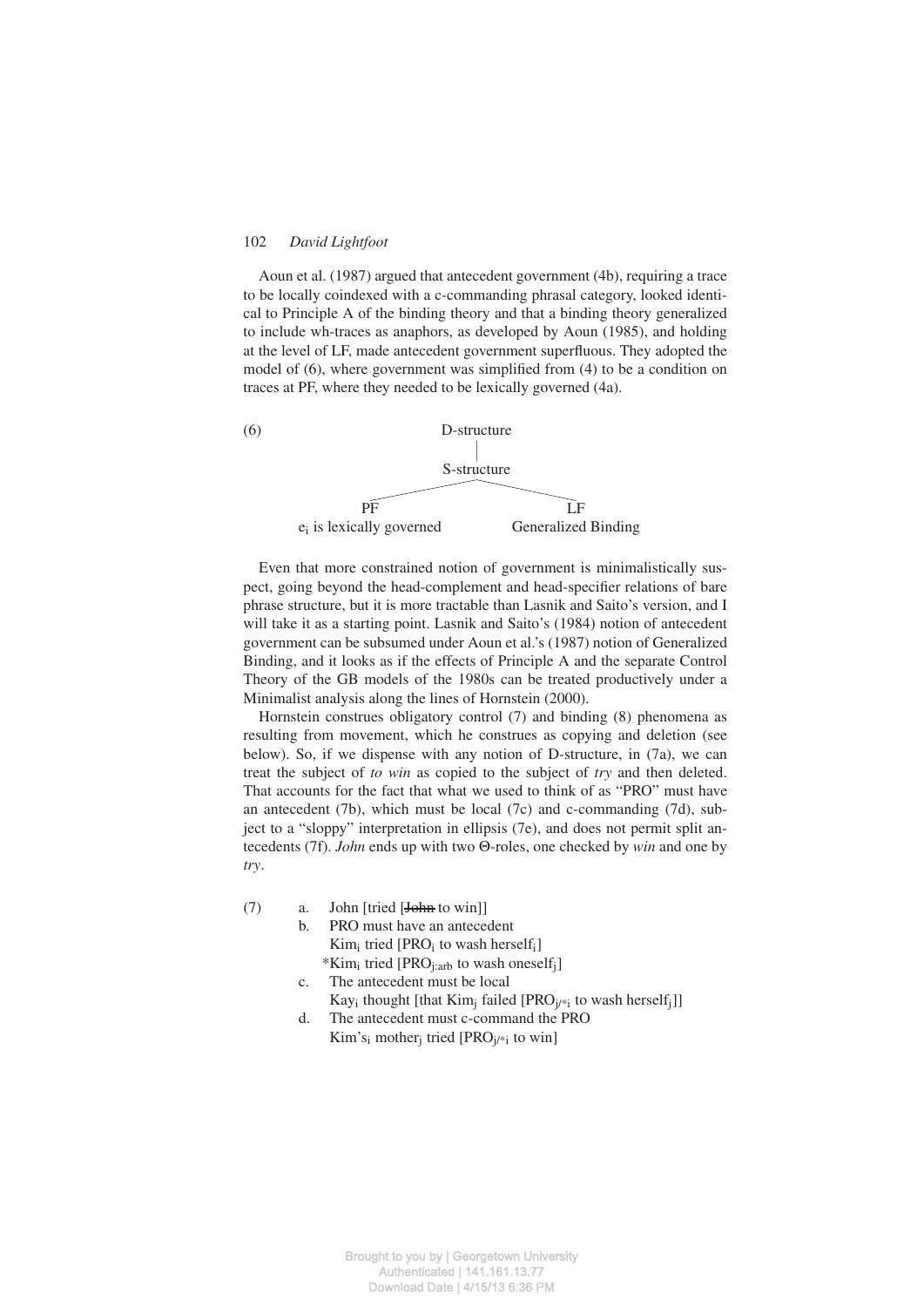e. Obligatory control PRO requires a sloppy interpretation in ellipsis

John expected [PRO to win] and Bill did, too.

f. Obligatory control PRO does not have split antecedents  $*$ Jim<sub>i</sub> told Kim<sub>i</sub> [PRO<sub>i</sub> to leave together]

Anaphors work in a similar way (8). Here two cases are checked, accusative by *himself* and nominative by *John*. See Hornstein (2000) for the details and for the impressive empirical range of the proposals (and Culicover and Jackendoff 2001 and Landau 2001 for alternative analyses).

- (8) a. John<sub>i</sub> [hurt himself<sub>i</sub>]
	- b. The anaphor must have an antecedent \*John arrested herself.
	- c. The antecedent must be local
	- \*John thinks that Mary arrested himself.
	- d. The antecedent must c-command the anaphor \*John's mother arrested himself.
	- e. The anaphor requires a sloppy reading under ellipsis John likes himself and Bill does, too.
	- f. Anaphors do not allow split antecedents \*John told Mary about themselves.

#### *1.4. Minimalism*

Hornstein's analysis of binding and control assumes Chomsky's (1995) bottomup approach to bare phrase structure. Elements drawn from the lexicon are *merged* into structures one-by-one. So the verb *visit* may be merged with the noun *London* to yield a VP (9a). Then the inflectional element *will* is merged with that VP to yield an IP (9b), and the (pro)noun *you* is merged with that IP to yield another IP  $(9c)$ .<sup>4</sup>

<sup>4.</sup> In this article I ignore the internal subject hypothesis, whereby a simple object-extraction like *What did Sally buy?* has a structure (i). I have nothing to say about the deletion of the lower *what* and *Sally* in such structures. Similarly, the lower *did* needs to delete, and, as noted below in the main text, that deletion falls under our cliticization analysis. The article shows that a number of instances of deletion are subject to poverty-of-stimulus problems suggesting a cliticization analysis. Other instances of apparent deletion are not subject to comparable poverty-of-stimulus problems and do not fall under the cliticization treatment. In some cases we understand why, and in some cases we do not, and so work remains to be done on why the cliticization analysis works in some cases and not in some others. The poverty-of-stimulus problems identified are real and require at least the information postulated here, but the analysis requires further elaboration, of course. I leave for future work some aspects of the question of why the analysis works in certain contexts but not in oth-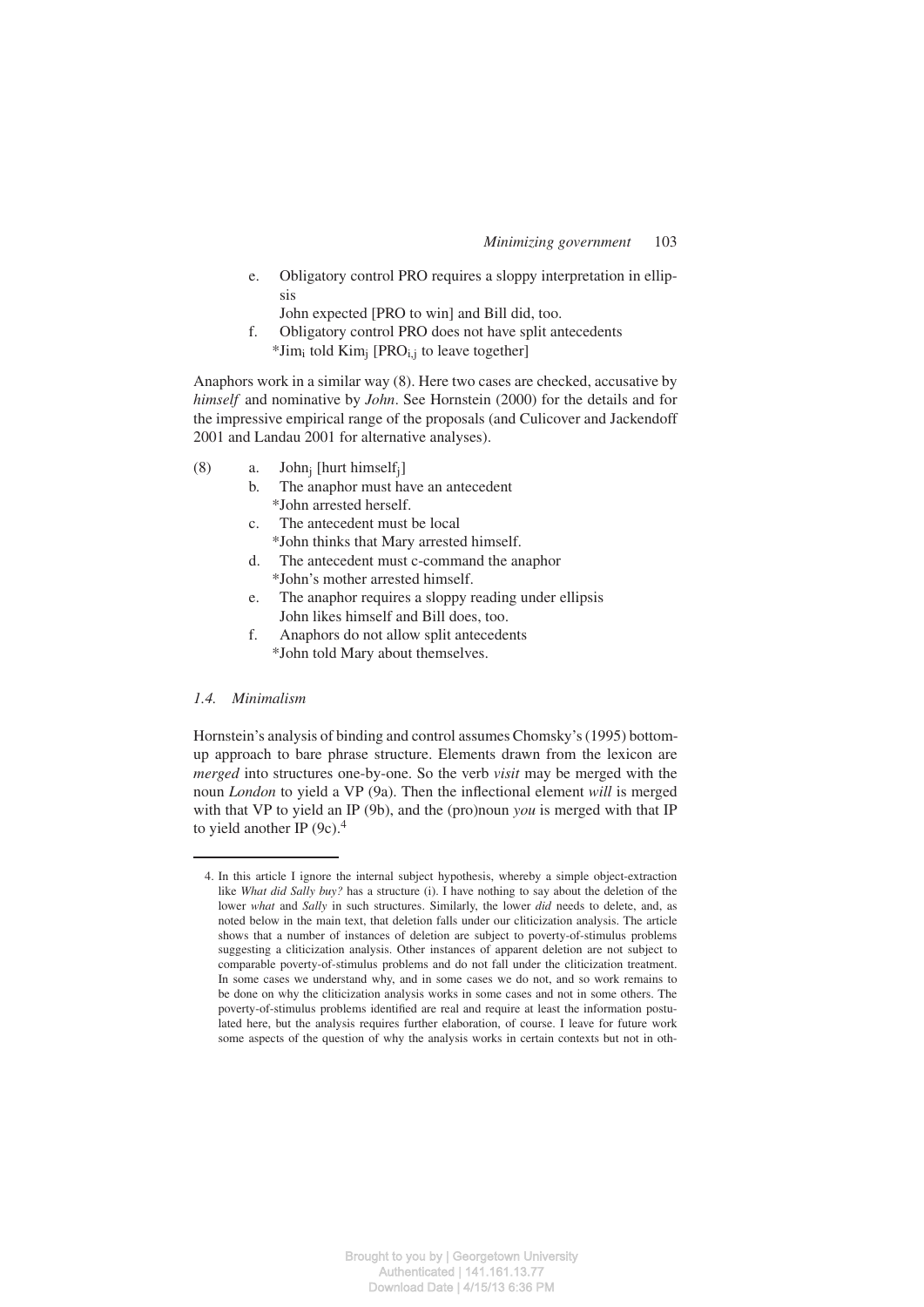- (9) a.  $VP[vvisit_NLondon]$ 
	- b.  $IP[iwill VP[vvisit_NLondon]]$
	- c.  $IP[N$ you  $IP[i$ will  $VP[V$ visit  $N$ London ]]]

An expression like (10a) is built bottom-up in the same way. At a certain point the IP *you did buy what* is built. *Buy* merges with *what* to yield a VP; then *did* is merged with the VP to yield a IP, and then *you* is merged with the IP to yield another IP, as in (9). Then *did* is copied and merged, and *what* undergoes the same process. In each case, the copied element is later deleted in the original position from which it was copied, as indicated by the strikethrough. Under this approach, there is no primitive operation of movement as such, but a copied element may be merged and then subsequently deleted. This is crucial for everything that follows.

# (10) a. What did you buy?

b. [what<sub>i</sub> [did<sub>i IP</sub>[you did<sub>i</sub> buy what<sub>i</sub>]]]

I also adopt the proposals of Nunes (1995, 2004), namely that deletion of the copied element follows from the linearization of chains. Linearization is a PF operation that converts a syntactic structure into a sequence of  $X'$  items in consonance with Kayne's (1994) Linear Correspondence Axiom (LCA). The two *what*s in (10b) are non-distinct and therefore must both precede and be preceded by *buy*, etc. That is a contradiction (*what* cannot both precede and be proceded by *buy*), and it is the failure to yield a linear order that renders

ers. Many possibilities come to mind for structures like (i), but I will not resolve them here.



Brought to you by | Georgetown University Authenticated | 141.161.13.77 Download Date | 4/15/13 6:36 PM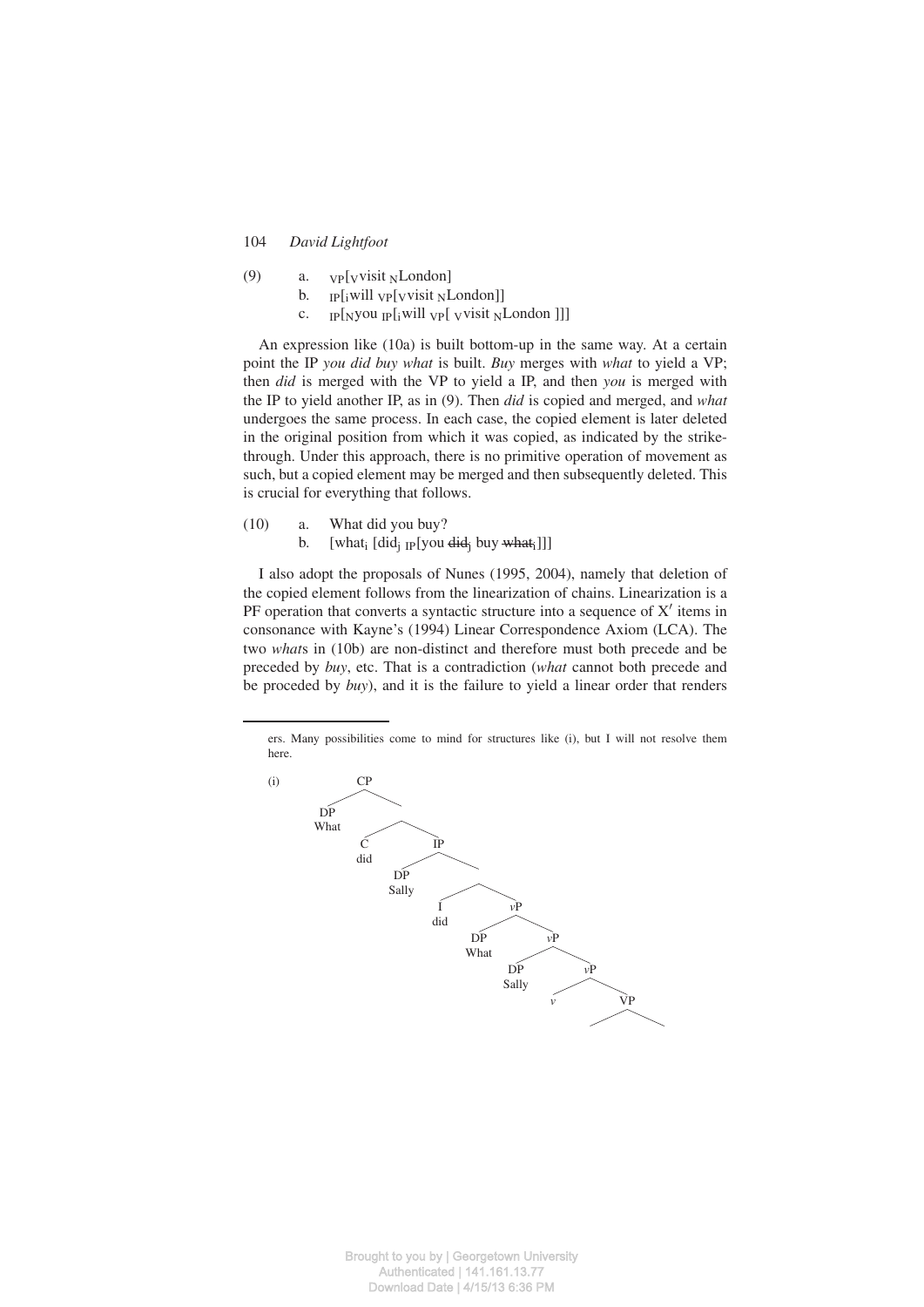the structure ill-formed, unless one of the *what*s is deleted; and it must be the lower *what* that is deleted for reasons of the binding theory. Consequently, the fact that there are no chains at PF with more than one overtly realized link entails that the lower *what* in (10b) must be deleted. Nunes offers a rich analysis, noting exceptional cases where multiple *wh*- items are pronounced; there he shows that it is only intermediate *wh*- items that may be pronounced and, indeed, that they have clitic-like qualities (see Nunes 2004: 38–43 for discussion).

So far, so good, but now the question is: *how* is *what* is deleted? The question used to be why items could move from one position but not from others, but now the question is quite different, and we cannot simply recast the lexical government restriction on traces (4a); there is no movement and there are no traces. In fact, traces would be undefinable under the bare phrase structure approach: phrases are built with lexical items being merged into structures. Nonetheless, we still need to capture the effects of the lexical government restriction. So let us first review some of those effects and see how we might capture them with the economy and elegance that the Minimalist Program encourages.

#### **2. Analysis**

## *2.1. Head-complement relations*

In fact, let us formulate things consistently as poverty-of-stimulus problems. A child might hear the sentences of (11a–c) pronounced with or without the complementizer *that*. Such experiences would license an operation (11d) whereby *that* may delete or be unpronounced; the operation is learnable on exposure to sentences like those corresponding to (11a-c). French, Dutch and German children have no such comparable experiences and hence no grounds to postulate a comparable device in their grammars; nothing like (11d) would be triggered.

- (11) a. Peter said [that/0 Kay had left already].
	- b. The book [that/0 Kay wrote] arrived.
		- c. It was obvious [that/0 Kay left].
		- d. That  $\rightarrow 0$

However, a linguist may observe that the generalization (11d) breaks down at certain points and *that* may not be null in the contexts of (12). The crucial data here are negative data, data about what does not occur, and hence not available to children. $5 \text{UG}$  must be playing some role.

<sup>5.</sup> This assumes, of course, that the child is not a conservative learner, postulating a grammar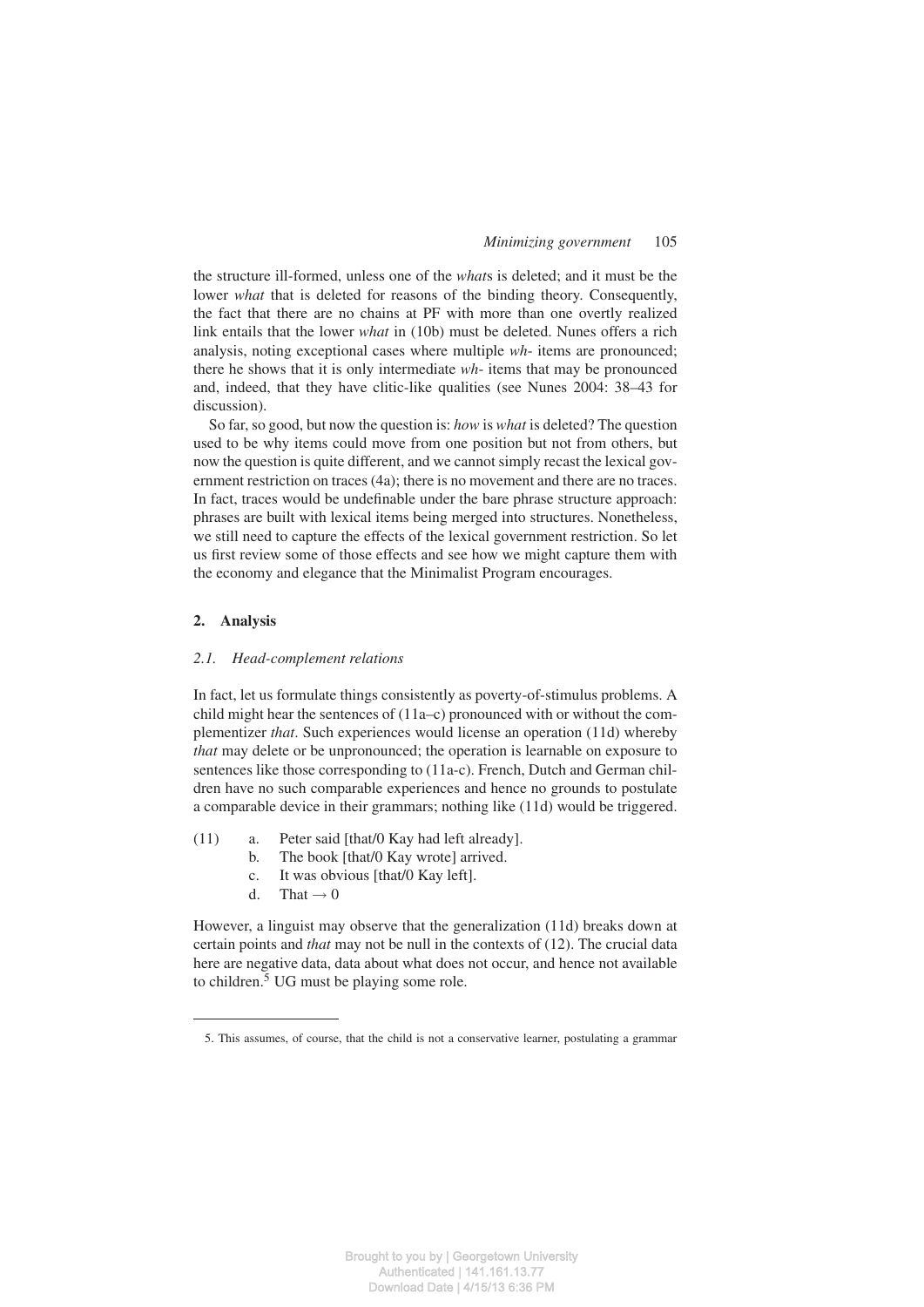- (12) a. Peter said yesterday [that/\*0 Kay had left already].
	- b. The book arrived yesterday [that/\*0 Kay wrote].
	- c. [that/\*0 Kay left] was obvious to all of us.
	- d. Fay believes, but Kay doesn't, [that/\*0 Ray is smart].
	- e. Fay said Ray left and Tim  $ve$  [that/\*0 Jim stayed].
	- f. Fay said [that/0 [that/\*0 the moon is round] is obvious].

In the early days of the GB model, the deletion of *that* was conditioned by lexical government, but if we don't appeal to government, we can see that *that* is deleted if its clause is the *complement* of an overt, adjacent word. In (12a, b) the clause is the complement of *said* and *book* respectively, neither adjacent.<sup>6</sup> In (12c), the clause is the complement of nothing. In (12d) it is the complement of *believes*, which is not adjacent, and in (12e) it is the complement of a verb that is not overt. In (12f) the lower complementizer may not be null, because its clause is not the complement of *said*. 7

The same condition holds for what we used to think of as traces of whmovement. English-speaking children learn that *wh*-elements are displaced, i.e., pronounced in a position other than where they are understood, on hearing and understanding a sentence like *What did Jay see?* In (13a, b) the lowest *ei* is the complement of the adjacent verb, and the intermediate  $e_i$  in (13b) is also adjacent to *say* and in its complement.

- $(13)$  a. Who<sub>i</sub> did Jay see e<sub>i</sub>?
	- b. Who<sub>i</sub> did Jay say  $_{\rm CP}[e_i]$  that Fay saw  $e_i$ ]?
	- a' Who<sub>i</sub> did Jay see who<sub>i</sub>?<br>b' Whoi did Jay say cplwh
	- Who<sub>i</sub> did Jay say  $\mathbb{CP}[\overline{\text{whe}}]$  that Fay saw  $\overline{\text{whe}}$ <sup>[2]</sup>

that generates only what she has heard. Children, like adults, often to the despair of adults, innovate and say things that they have never heard.

A referee notes that German allows forms like *Ich glaube Du spinnst* 'I think you are crazy,' with no complementizer present. However, such forms are verb-second and there is no reason to believe that *Du spinnst* is a complement of *glaube*.

<sup>6.</sup> I assume here that restrictive relative clauses are complements to nouns, distinguishing (11b, 12b), and below (Note 15) I will take nonrestrictive relatives to be non-complements, i.e., adjuncts. This recalls analyses from the early days of generative grammar (for a survey, see Stockwell et al. 1973, Ch. 7), but need not be taken literally. We need a syntactic distinction between restrictive and nonrestrictive relative clauses, and restrictive relatives have some properties of complement clauses. What I am calling complement structures may be captured through Kayne's (1994) raising analysis of restrictive relatives, where a restrictive relative headed by *that* is the complement of D and the 'head' raises out of the relative clause. For a good discussion of relative clauses and the problems they pose for modern theories of phrase structure, see Borsley (1997).

<sup>7.</sup> Boškovic and Lasnik (2003), adopting ideas from Pesetsky (1991), an unpublished extension ´ of Pesetsky (1995), treat null complementizers as resulting from a PF affixation operation. For them, affixation requires adjacency, but the data of (12) show that head-complement relations are crucially involved.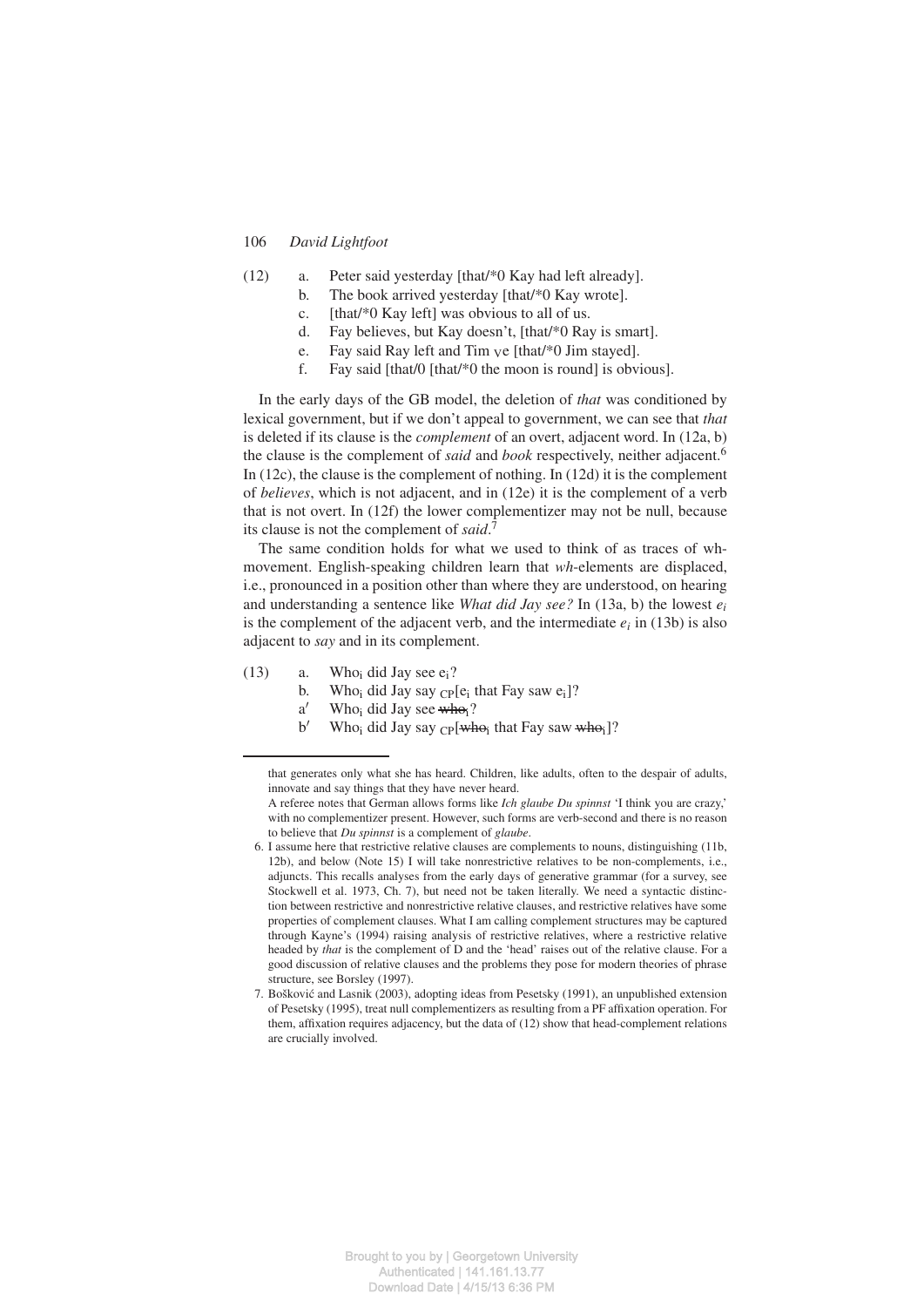Assuming the Minimalist structures of  $(13a', b')$ , *who<sub>i</sub>* is deleted when it is the complement of an adjacent, overt word or in its complement. If that is the condition, it will predict, with no further learning, that (14a) is ill-formed, because the boldface **who** is undeletable; it is in a clause which is the complement of *apparent*, but it is not adjacent (henceforth boldface indicates an undeletable element). The lowest *who* is the complement of the adjacent, overt *seen*, hence deletable. Also, if *yesterday in Chicago* were not present in (14a), then *who would* be in the complement of and adjacent to the overt *apparent*, hence deletable; this yields the well-formed (14b).

- (14) a. \*Who<sub>i</sub> was it apparent yesterday in Chicago <sub>CP</sub>[who<sub>i</sub> that [Kay] had seen  $w h o_i$ ]]?
	- *\*Who was it apparent yesterday in Chicago that Kay had seen?* b. Who was it apparent that Kay had seen?

We solve the poverty-of-stimulus problem posed by  $(14a)$ : in this way, children learn simply that *wh*-items may be displaced and the UG condition causes the derivation of (14a) to crash with no further learning: Nunes' requirements force deletion but deletion is not possible.

Now when considering some other contexts where lexical government was invoked in Aoun et al. (1987), we see more evidence that items may be deleted if they are the complement or in the complement of an overt, adjacent word. So *which man* is deletable in the leftmost conjunct of (15c) (the complement of the adjacent *introduce*) but not the boldface **which woman** in the rightmost conjunct (the complement of a non-overt verb). So the corresponding sentence is ill-formed. Similarly in (15d, e, and g), the boldface element fails to meet the condition for deletion because the relevant verb is not overt. These structures involve wh- movement (15c, d), readily learnable as noted above, heavy DP shift (15e, g), learnable on exposure to simple expressions like *John gave to Ray his favorite racket*, and gapping (15c, d, e, g), learnable on exposure to something like (15b, f); the UG principle then solves the poverty-of-stimulus problems of  $(15c, d, e, g)<sup>8</sup>$ 

<sup>8.</sup> Notice that *Which man did Jay introduce to Ray and Jim to Tim?*, analogous to the ill-formed (15c), is well-formed. Here only one wh- phrase is overt and it moves across-the-board. One way of thinking of this is that across-the-board movement takes place on a three-dimensional structure before the two clauses are linearized; at that point *which man* is the complement of *introduce* (Williams 1978).

The data of (15) involve gapped verbs but pseudogapping sentences are equally bad with an auxiliary present (e.g., *\*Which man did Jay introduce to Ray and which woman did Jim to Tim?* analogous to (15c), *\*Jay wondered what Kay gave to Ray and what did Jim to Tim* analogous to (15d)). Pseudogapping structures are often analyzed very differently (see Lasnik 1999: Ch.7, who treats them as VP ellipsis), and I avoid them here.

Translations of (15) are grammatical in languages with V-to-I copying, and we shall address that in Section 2.6.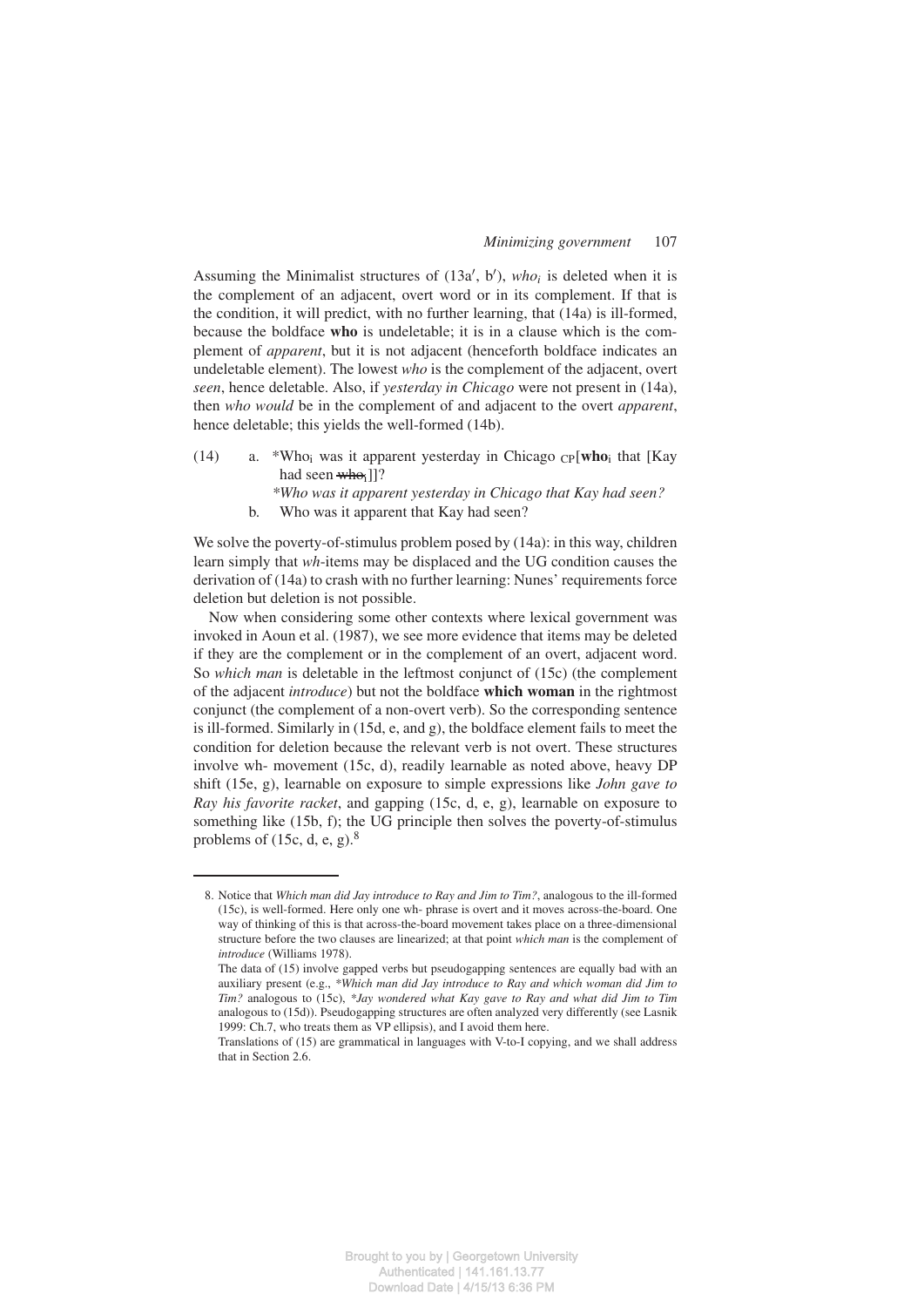- (15) a. Jay introduced Kay to Ray and Jim introduced Kim to Tim. b. Jay introduced Kay to Ray and Jim  $ve$  Kim to Tim.
	- c. \*Which man<sub>i</sub> did Jay introduce which man<sub>i</sub> to Ray and which womanj Jim Ve **which woman**<sup>j</sup> to Tim? *\*Which man did Jay introduce to Ray and which woman Jim to Tim?*
	- d. \*Jay wondered what Kay gave what to Ray and what Jim  $ve$ **what**<sup>j</sup> to Tim.

*\*Jay wondered what Kay gave to Ray and what Jim to Tim.*

- e. \*Jay admired [his uncle from Paramus]i greatly [his uncle from Paramus]<sub>i</sub> but Jim <sub>V</sub>e [his uncle from New York]<sub>i</sub> only moderately [his uncle from New York]j. *\*Jay admired greatly his uncle from Paramus but Jim only moder-*
- *ately his uncle from New York.* f. Jay gave his favorite racket to Ray and Jim  $\vee$  e his favorite plant to Tim.
- g. \*Jay gave [his favorite racket]i to Ray [his favorite racket]i and Jim <sub>V</sub>e **[his favorite plant]**; to Tim [his favorite plant]; *\*Jay gave to Ray his favorite racket and Jim to Tim his favorite plant*.

The same condition explains why a complementizer may not be null if it occurs to the right of a gapped (non-overt) verb (16b); nor does one find a deleted copy in that same position (the boldface **who** in 16c).

- (16) a. Jay thought Kay hit Ray and Jim  $ve$  c<sub>P</sub>[that Kim hit Tim].
	- b. \*Jay thought Kay hit Ray and Jim  $ve$   $CP[0$  Kim hit Tim].
	- c. \*Who<sub>i</sub> did Jay think Kay hit  $w h o_i$  and who<sub>i</sub> Jim  $v e$  cp[who<sub>i</sub> (that) [Kim hit whoj]]?

*\*Who did Jay think Kay hit and who Jim (that) Kim hit?*

So children exposed to some form of English have plenty of evidence that a *that* complementizer is deletable (11d), that *wh*-phrases may be displaced (copied), and that heavy DPs may be copied to the end of a clause (15e, g), but they also know *without evidence* that complementizers and copies may not be deleted unless they are the complement or in the complement of an adjacent, overt word. And the data of (11–16) suggest that this is the information that UG needs to provide, and head-complement relations are crucial. The convergence of that information with the grammar-specific devices which delete a *that* complementizer and allow a *wh*-phrase and a heavy DP to be copied, yields the distinctions we have noted and solves the poverty-of-stimulus problems. However, again, postulating that information at the level of UG leaves open the form that it must take, and we turn now to that matter.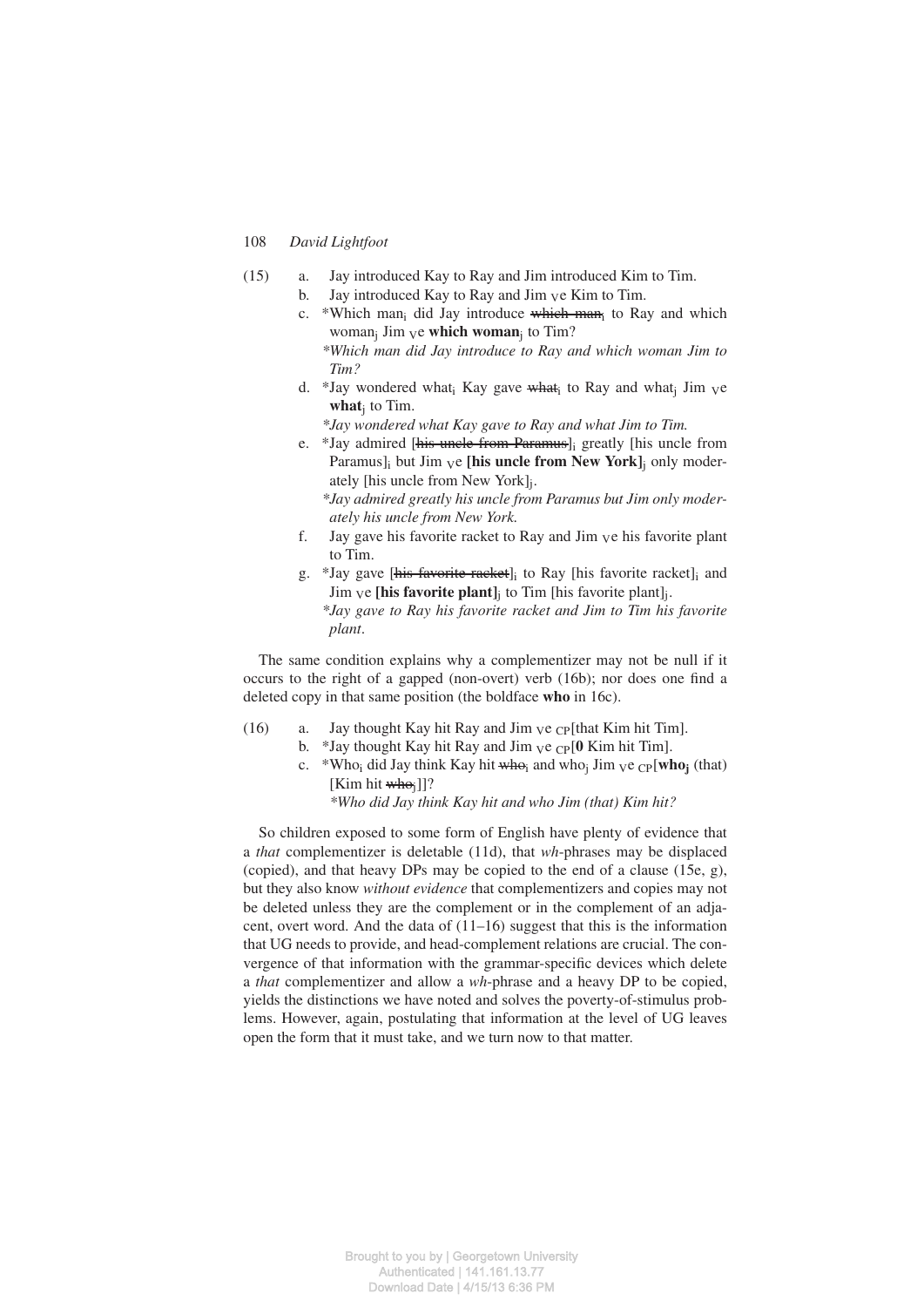#### *2.2. Implementation*

We know that elements may cliticize to the left and become an indissoluble part of their host. That happens with the reduced *is* that we discussed earlier in (2).<sup>9</sup> When *is* reduces, its pronunciation is determined by the last segment of the word to which it attaches (17a): voiceless if the last segment is voiceless, voiced if the last segment is voiced, and syllabic if the last segment is a sibilant or affricate. Precisely the same is true of the plural marker (17b), the possessive (17c), and the third person singular ending on a verb (17d).

- (17) a. Pat's happy, Doug's happy and Alice's here.
	- b. Cats, dogs and chalices.
	- c. Pat's dog, Doug's cat and Alice's crocodile.
	- d. Commits, digs and misses.

Children understand *Pat's happy* as 'Pat is happy,' *Pat* being the subject of the phrase 'is happy.' However, *is* is pronounced indissolubly with *Pat*, and children parse what they hear as (18a), i.e. with reduced *is* attached to the noun, with normal pronunciation applying. (18a) expresses a cue (18b), a piece of structure that serves to determine the shape of the emerging grammar, showing particularly that elements may be cliticized (Lightfoot 1999, 2006). So from hearing and understanding an expression like *Pat's happy*, children learn that *is* may be reduced and absorbed into the preceding word.

 $(18)$  a.  $N$ Pat+'s b. noun+clitic

Similar factors affect the pronunciation of *to* in reduced *wanna*: the *to* cliticizes to *want*, to form an indissoluble word, but here the cliticization affects an element of the IP that is the complement of an adjacent *want*, reminiscent of the phenomena discussed in the last section. In (19b, c) *to* does not meet this condition and is not reducible: speakers of most forms of English would not say *\*Who do you wanna visit Rio?* or *\*I don't wanna win games to be our only goal* (with the exception of speakers of the "liberal" dialects discussed by Postal and Pullum 1982, who would say the former). In (19b) the intervening *wh*-word blocks adjacency of *want* and *to* and in (19c) the lower IP is not the complement of the adjacent *want*. 10

<sup>9.</sup> The phonological cliticization affecting *is* in (17a) *Pat's happy*, where *is* is not the complement of *Pat*, is a different kind of cliticization from the one subsuming the deletions discussed above. But see the discussion of V-to-I movement below (Section 2.6).

<sup>10.</sup> In (19b) the lower *who* deletes but that does not allow *to* to incorporate into *want*. Compare the derivation of (19a), which has an abstract structure: Where do you do want [where [you to go where]]; here the lowest *where* incorporates into *go* and the intermediate *where* and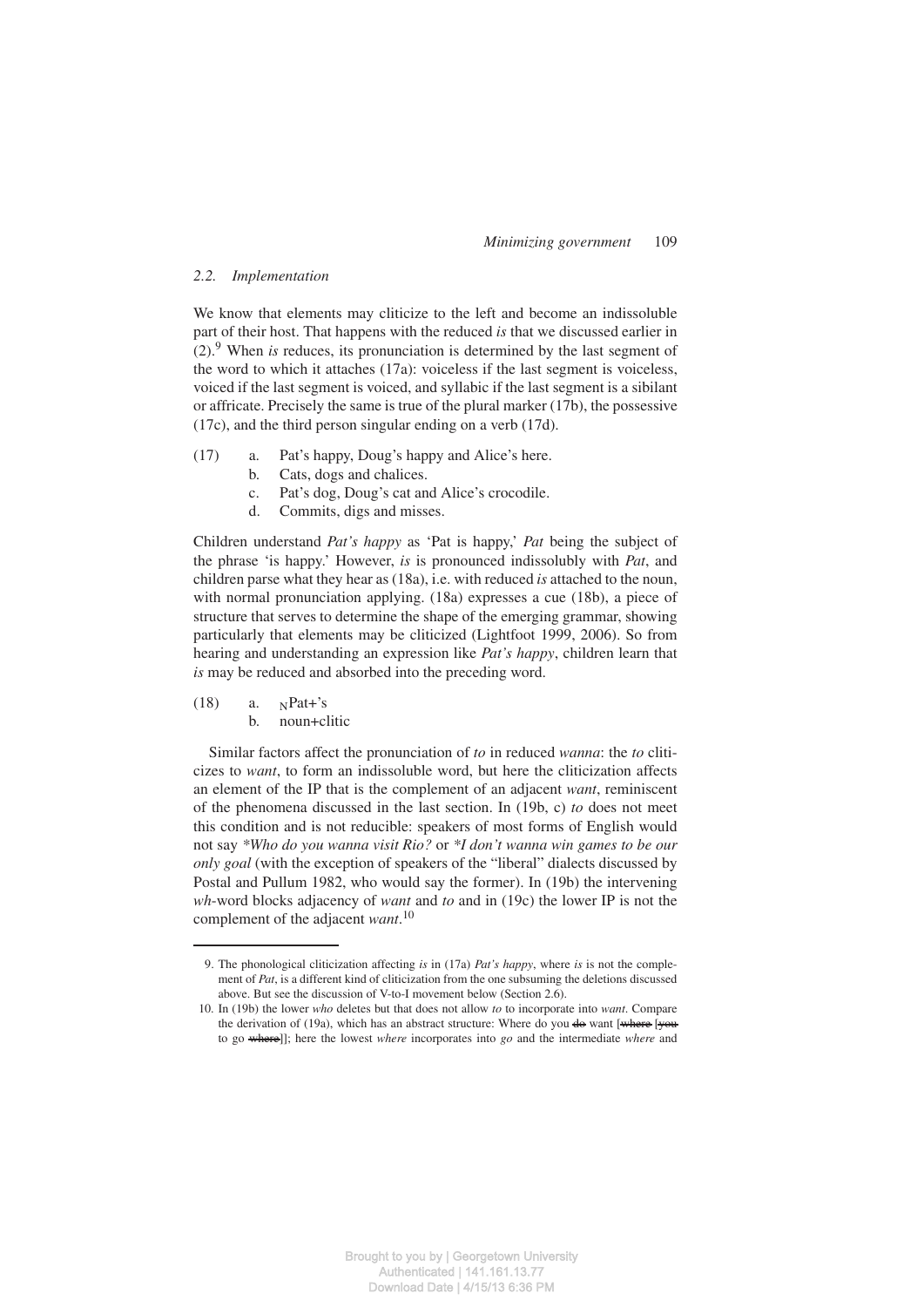#### (19) a. Where do you want to go?

- b. Who<sub>i</sub> do you want  $[\overline{\text{whe}}_i \text{ to visit } Ri]$ ?
- c. I don't want  $_{IP}$ [ $_{IP}$ [to win games] to be our only goal].

So our complement condition affects the formation of *wanna* reductions and we will analogize the deletion phenomena discussed so far to that form of cliticization, recognizing that there are many forms of cliticization (we shall discuss another form in Section 2.6).

If we draw (17) together with (20), we now find something interesting: copies do not delete if they are to the right of a cliticized verb. In (20), the copied *wh*-phrases may be deleted if *is* is in its full form, but not if it is reduced; the corresponding sentences with 's do not occur.<sup>11</sup>

- (20) a. Kim is happier<sub>i</sub> than Tim is  $\frac{1}{2}$ . *Kim is happier than Tim is/\*'s.*
	- b. That is a fan up there.
	- c. I wonder what is  $\frac{1}{2}$  that is what up there.
	- *I wonder what that is/\*'s up there.*
	- d. I wonder where i the concert is where i on Wednesday. *I wonder where the concert is/\*'s on Wednesday.*

This suggests again that a deleted copy is incorporated into the element of which it is the complement. In (20), if *is* cliticizes on to the subject noun and becomes part of that noun, it no longer heads a phrase of which *what/where* is the complement and no incorporation is possible, hence no deletion if deletion is incorporation.

That idea enables us to capture another subtle and interesting distinction. The sentence (21a) is ambiguous: it may mean that Mary is dancing in New York or just that she is in New York, but working on Wall Street and not dancing. The former interpretation has a structure with a deleted verb (21b) (but perhaps an instance of VP ellipsis; see below). If deleted verbs are incorporated, there must be an appropriate host. There is an appropriate host in (21b), where the deleted verb incorporates into a full verb, but not in (21c), where the boldface verb has no appropriate host; **dancing** isn't the complement of *Mary's*, therefore no incorporation is possible and no licensing of a deleted verb. Consequently

*you* successively into *want* and this does permit *to* to cliticize on to *want* to yield *Where do you wanna go?* This long-noted distinction (Lightfoot 1976) has been keyed to Case-marking (Jaeggli 1980), in a not altogether satisfying way, and I have nothing new to suggest here. Pullum (1997) offers a different, "morpholexical" analysis for *to*-contraction, treating *wanna* etc. as a derived lexeme subcategorized for 'an immediately following bare infinitival subjectless complement' (1997: 95), which would also make the needed distinction.

<sup>11.</sup> I adopt the analysis of Chomsky (1977), under which the gap in comparatives like (20a) is a *wh*- phrase.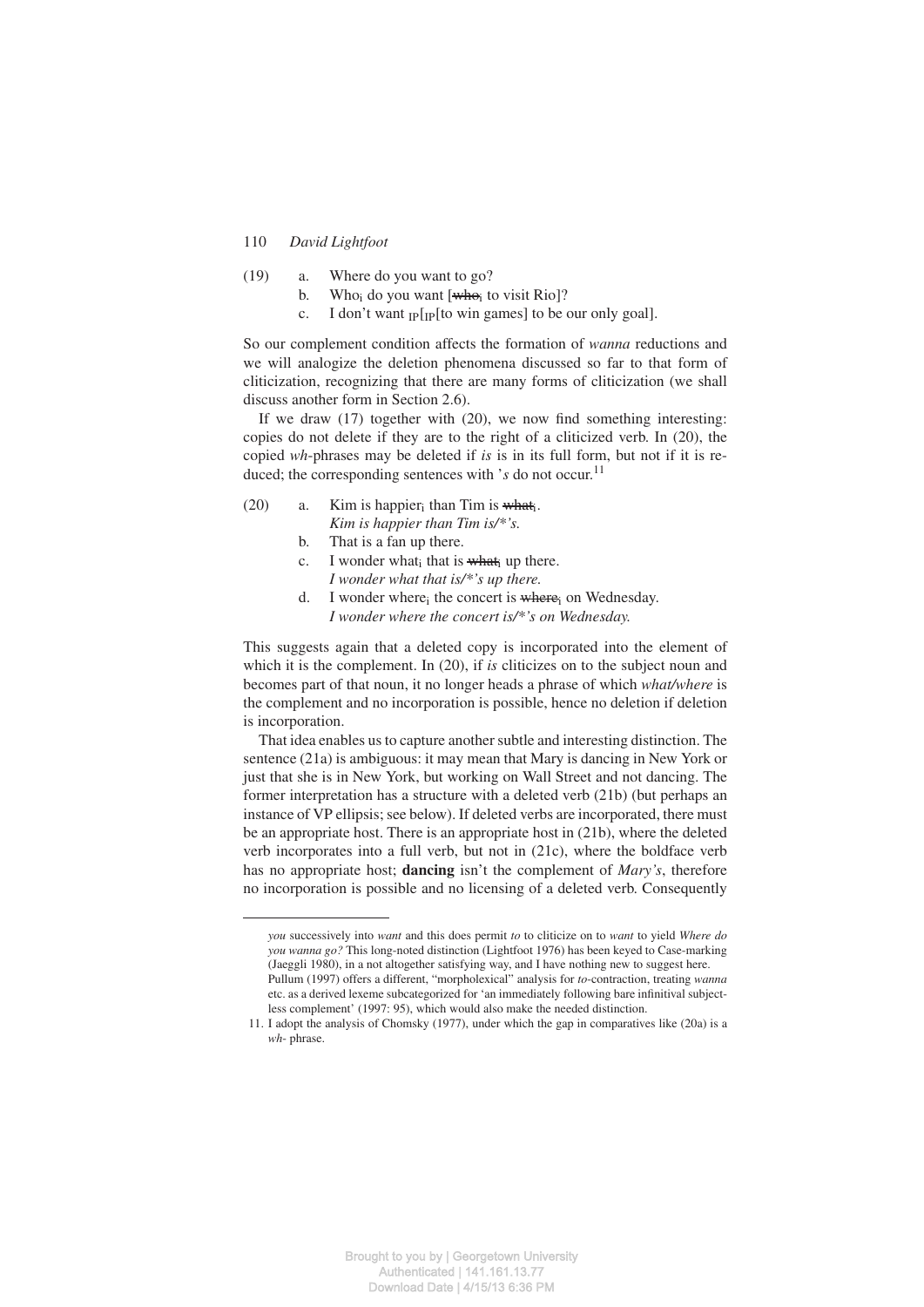(21d) unambiguously means that Mary is in New York, occupation unspecified, because there is no empty, understood verb. Again, it is inconceivable that children *learn* such distinctions purely on the basis of external evidence.

- (21) a. Max is dancing in London and Mary is in New York.
	- b. Max is dancing in London and Mary is dancing in New York.
	- c. \*Max is dancing in London and Mary's **dancing** in New York.
	- d. Max is dancing in London and Mary's in New York.

Further distinctions follow from this analysis. English allows ellipsed VPs and children have plenty of evidence to that effect (22a). In (22a) the empty VP is the complement of *did*. In fact, there must be an overt head to license the null VP, suggesting that empty VPs occur only where they are incorporated into a host like null complementizers and deleted copies.<sup>12</sup> (22b) is not an instance of VP ellipsis, but rather of Stripping (Sag 1976). (22c) is ill-formed because part of the VP remains, *for Naples*, and there is no null VP. In the ungrammatical structures of (22d, e) the null VP is separated from its potential host, hence failure to incorporate. An ellipsed VP may occur in a subordinate clause (22f), to the left of its antecedent (22g), in a separate sentence from its antecedent (22h), or within a complex DP (22i), when its antecedent is contained in a relative clause (22j), or even without any overt antecedent (22k), but it must be the complement of an overt head immediately to the left.

 $(22)$  a. Max left on Wednesday but Mary did  $_{VPC}$  as well.

- b. Max introduced Fred to Phil, and Reuben as well.
- c. \*Max left for Rio but Mary didn't  $_{VP}$ [e for Naples].
- d. They denied reading it, although they all had  $_{VP}$ . vs.

\*They denied reading it, although they had all <sub>VP</sub>e.

e. They denied reading it, although they often/certainly had  $_{\rm VPC}$ . vs.

\*They denied reading it, although they had often/certainly vpe.

<sup>12.</sup> Lobeck (1990, 1995) and Zagona (1988) offer good discussions of VP ellipsis and invoke the Empty Category Principle (4). As noted below in the main text, VP ellipsis, unlike gapping and sluicing, seems to be unusual crosslinguistically. Potsdam (1997) observes the distinction between (ia) and (ib), where *not* licenses an ellipsed VP, and a referee notes the distinction between (iia) and (iib), where *to* licenses an ellipsed

VP. (i) a.  $*$ It is possible to eat this fruit, and we recommend that you vertex the state is possible to eat this fruit and we recommend that you not

It is possible to eat this fruit, and we recommend that you not  $vpe$ .

<sup>(</sup>ii) a. \*Kim began signing a song before Jim began  $_{VP}$ e. b. Kim began to sing a song before Jim began to  $vpe$ .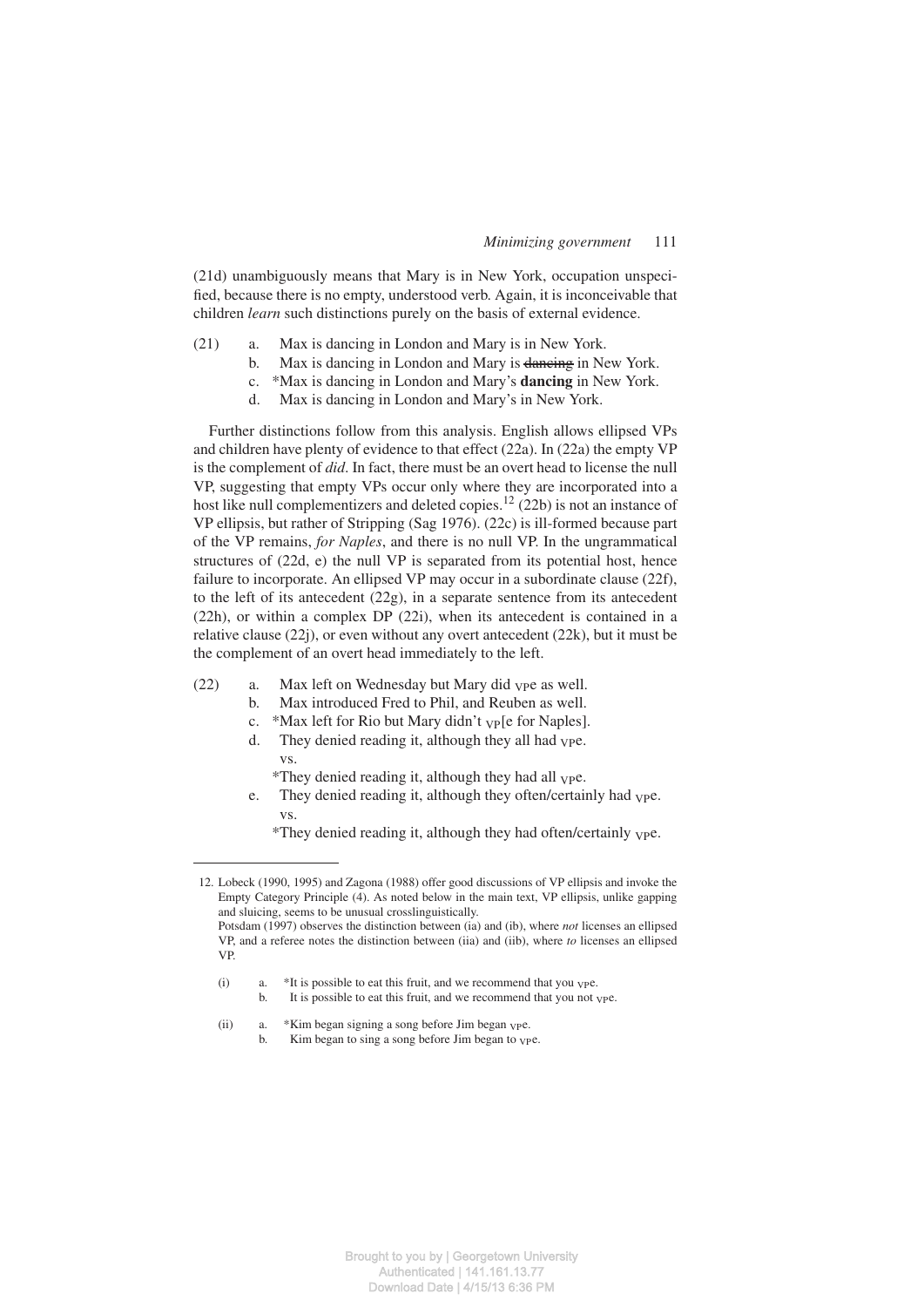- f. Max left for Rio, although Mary didn't  $_{VP}$ e.
- g. Although Max couldn't  $_{\text{VPE}}$ , Mary was able to leave for Rio.
- h. Susan went to Rio.
- Yes, but Jane didn't vpe.
- i. The man who speaks French knows  $_{DP}$ [the woman who doesn't v<sub>pe</sub>l.
- j. People who appear to support mavericks generally don't  $_{\rm VPC}$ .
- k. Don't vpe!

This suggests that, like null complementizers, deleted copies and the deleted verb of (21b), an ellipsed VP incorporates to the left, to an adjacent, overt item of which it is the complement  $(23)$ .<sup>13</sup> Where that is not possible, there is no ellipsis, as indicated by the contrasts of (22d, e).

(23) Max could visit Rio and Susan  $_{\text{INFL}}$ could+<sub>VP</sub>e.

That, in turn, now explains the non-occurrence of (24a), noted by Zagona (1988): the ellipsed VP needs an appropriate host, a full phonological word, of which it is the complement, as in (24b); in (24a) *has* has become part of the noun *John* and no longer heads a phrase of which <sub>VP</sub>e is the complement.

- $(24)$  a. \*I haven't seen that movie, but John's <sub>VP</sub>e.
	- b. I haven't seen that movie, but John has + $vpe$ .

Here I am dealing with the distribution of ellipsed VPs, not their interpretation. Their interpretation raises many interesting issues which are independent of this account.

## *2.3. Incorporation*

So copies are deleted in PF in order to satisfy linearization requirements and our analysis takes deletion to be an instance of incorporation, which allows the analysis to generalize to certain null elements that are not copies. In (25a) the complement incorporates into the adjacent *see*, and in (25b) *Jay* is in the complement of *expected*, adjacent to it, and accordingly incorporates into it.

- (25) a. Who<sub>i</sub> did Jay see who<sub>i</sub>?
	- b. Jay<sub>i</sub> was expected  $[\frac{J_{\text{ay}}}{J_{\text{ay}}}$  to win]

(i) a.  $\ldots$  but why couldn't you  $_{\text{VP}}e$ ? b. Jean l'embrasse souvent e.

<sup>13.</sup> A referee notes the grammaticality of (ia), which might reflect the fact that verbs may move with their clitics (ib).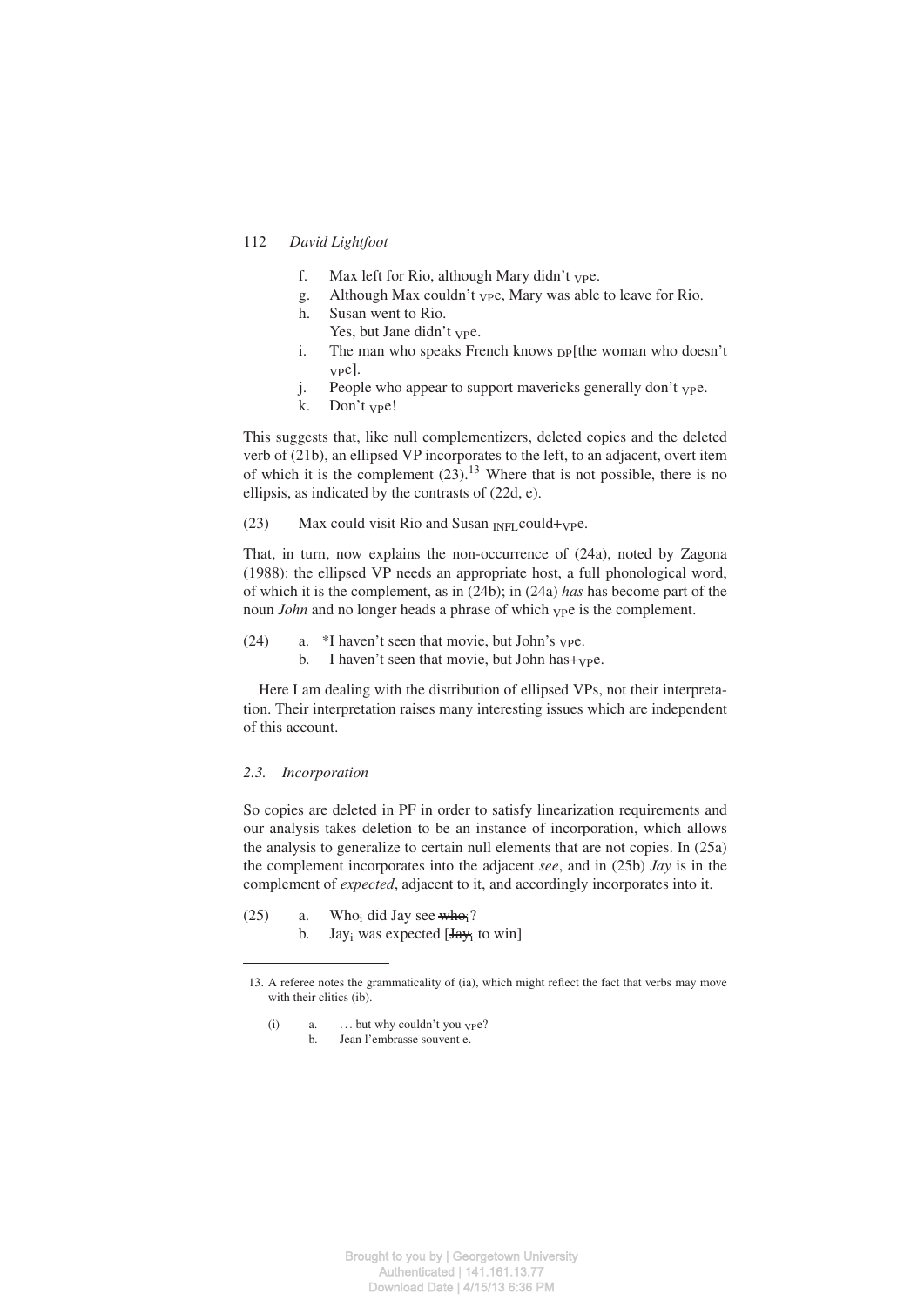The analysis appeals to head-complement relations and adjacency.

This analysis captures many other distinctions. For example, English-speakers' grammars typically have an operation whereby a "heavy" DP is displaced to the right, as we have noted. Under our approach, that now means copying and reducing the copied element to silence by absorbing it clitic-like into a host. In (26a) the copied element is the complement of *introduced*, hence incorporated successfully; in (26b) it is in the complement of the adjacent *expect*; but in (26c) the element that needs to delete is neither the complement nor contained in the complement of anything, and the derivation is ill-formed and crashes.

 $(26)$  a. I introduced [all the students from Brazil]; to Mary [all the students from Brazil]i

*I introduced to Mary all the students from Brazil.*

b. I expect  $[[a]]$  the students from Brazil is to be at the party is all the students from Brazil]i

*I expect to be at the party all the students from Brazil.*

c. \*[**[all the students from Brazil]i** are unhappy] [all the students from Brazil]i

*\*Are unhappy all the students from Brazil.*

Our UG principle, that deletion of this kind is incorporation, solves the povertyof-stimulus problem of (26c): children simply learn that heavy DPs may be copied to the right and the UG condition accounts for the non-occurrence of (26c) with no further learning or experience needed.

Consider now "objective genitives" like (27). An expression like *Jay's picture* is three-ways ambiguous: Jay may be the owner of the picture, the painter, or the person portrayed. The latter reading is the so-called objective genitive and is usually analyzed as in (27), where *Jay* is copied from the "object" position to the Specifier of the DP. The operation is specific to grammars of Englishspeakers and does not occur in French, for example. This much is learnable: children hear expressions like *Jay's picture* in contexts where it is clear that Jay is pictured.

(27)  $DP[Jay_i's NP[picture \frac{Hay_i}{]}]$ 

A curious thing is that comparable expressions like *The picture of Jay's*, *The picture is Jay's*, and *The picture which is Jay's* (28) show only a two-way ambiguity, where Jay may be the owner or the painter but not the person portrayed. This is yet another poverty-of-stimulus problem, because it is inconceivable that children are systematically supplied with evidence that the objective interpretation is not available in these cases. We now have an explanation for this, because the structure of these expressions would need to be as in (28).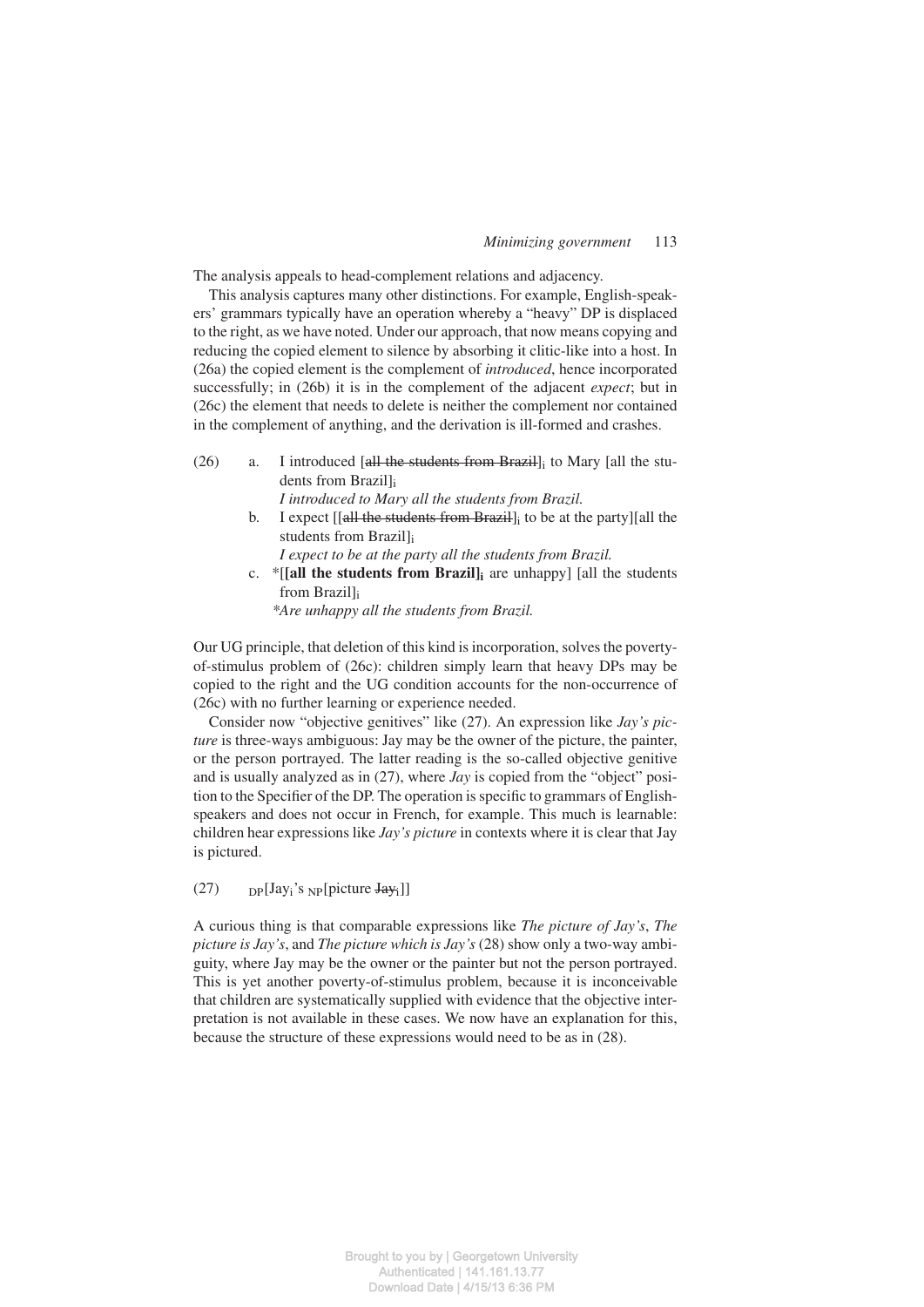- (28) a. \*the picture of  $_{DP}$ [Jay's <sub>NP</sub>[e **Jay**]] (*The picture of Jay's*)
	- b. \*the picture is  $_{DP}$ [Jay's <sub>NP</sub>[e **Jay**]] (*The picture is Jay's*)
	- c. \*the picture which is  $_{DP}[\text{Jay's }_{NP}[\text{e } \text{Jay}]]$ (*The picture which is Jay's*)

A preposition like *of* is always followed by a DP, a possessive like *Jay's* occurs only as the Specifier and head of a DP (see Note 2), and Ds always have a NP complement, even if the noun is empty, as it is here (where it is understood as 'picture'). Now we can see why the structures are ill-formed: the copied *Jay* has no host to incorporate into, hence boldface and the derivation crashes. *Jay* is the complement of the adjacent noun, but that noun is not overt, hence not a viable host.

(29) reflects another distinction provided by our account. (29a) is wellformed and involves no deletion of a copied element, whereas (29b) involves two instances of DP-copying and deletion (to yield the passive constructions). The leftmost instance is well-formed, because the copied *Jay* is in the complement of the adjacent *known* and therefore deletes; however, in the rightmost conjunct, the copied *he* has no overt host to incorporate into and therefore cannot delete, hence boldface and leading the derivation to crash.

(29) a. It is known that Jay left but it isn't ve that he went to the movies. b. \*Jay<sub>i</sub> is known [ $\frac{J_{\text{ay}}}{I}$  to have left] but he<sub>i</sub> isn't <sub>V</sub>e [he<sub>i</sub> to have gone to the movies]

*\*Jay is known to have left but he isn't to have gone to the movies.*

And there is more: it is well-known that an expression like *They were too angry to hold the meeting* is ambiguous, meaning either that they were too angry for them or for some unspecified person to organize the meeting; the ambiguity lies in who was going to organize the meeting (Chomsky 1986: 33). The former reading has the structure of (30a), where *they* is copied and deleted; the CP is the complement of *angry* and *they* is in that complement and adjacent to *angry*, hence incorporated. The other reading has arbitrary PRO as the subject of *hold* (30b): nothing is copied and that would not be possible because the clause is an *adjunct* to *angry*, not a complement (represented here by boldface brackets).

- (30) a. They<sub>i</sub> were too angry  $\text{CP}[\text{they}_1]$  to hold the meeting] *They were too angry to hold the meeting.*
	- b. They were too angry **CP[**PROarb to hold the meeting**]**
	- c. Which meeting<sub>i</sub> were they<sub>j</sub> too angry  $_{CP}$ [which meeting<sub>i</sub> [they<sub>j</sub>] to hold which meeting<sub>i</sub>]]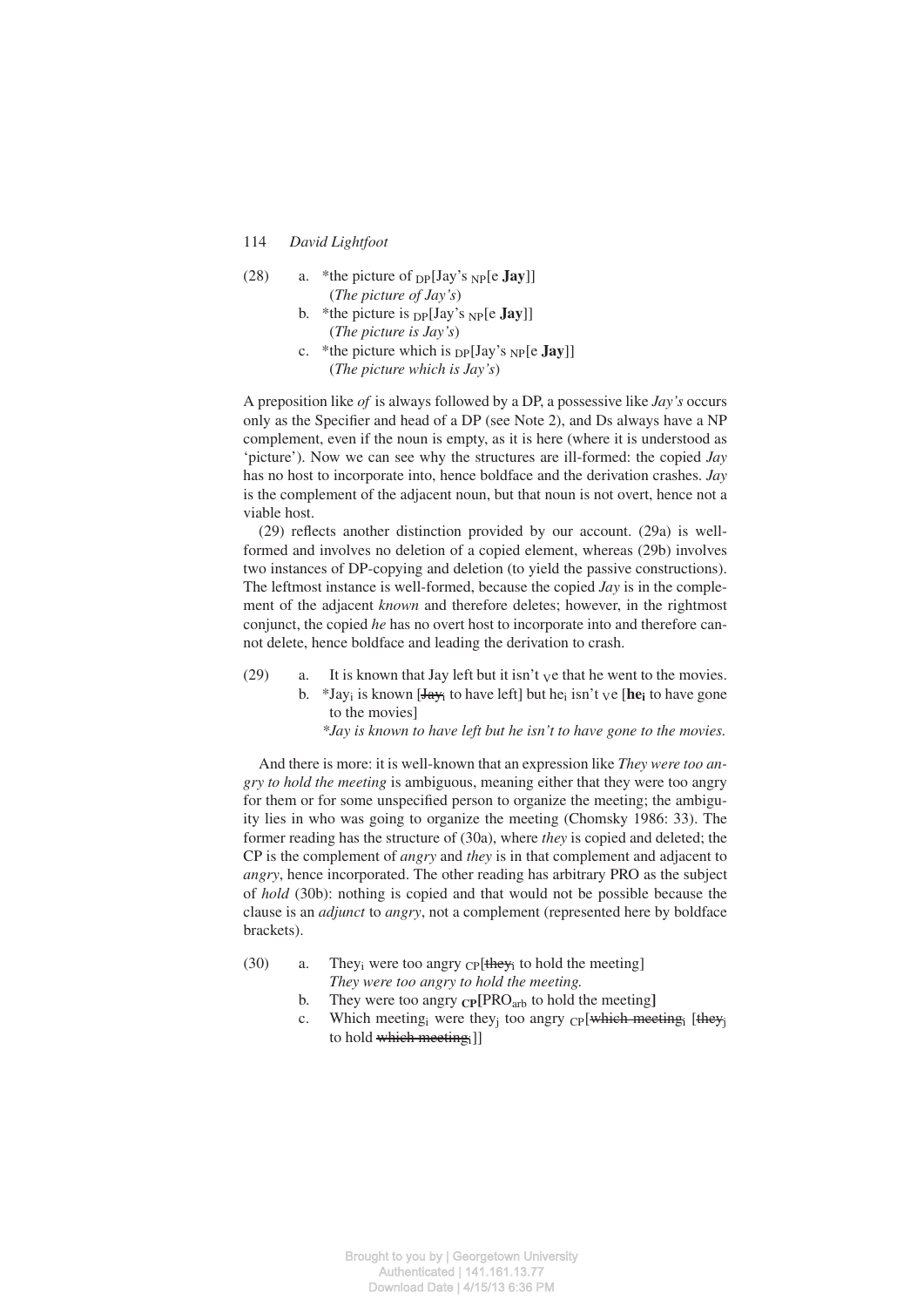*Which meeting were they too angry to hold?*

d. \*Which meetingi were theyj too angry **CP[which meetingi** [PROarb to hold which meetingi]**]**

However, the corresponding question *Which meeting were they too angry to hold?* is unambiguous and has only the anaphoric reading under which they are going to hold the meeting (30c). It lacks the meaning of an arbitrary subject for *hold* and (30d) is ill-formed. Where the reading is anaphoric (30c), the clause is the complement of *angry* and therefore *which meeting* in that complement can be incorporated into *angry* and thus deleted. Likewise, the copied *they* deletes successively in (30a) (see the next section). However, where the subject of *hold* is the non-obligatory control, arbitrary PRO<sub>arb</sub>, the clause is an adjunct to *angry* and therefore the boldface **which meeting** cannot be incorporated and is undeletable.

This treatment of extraction licensed by incorporation requirements on elements at the front of a complement suggests an explanation for the observation by Chung (1983) that the effects of the Sentential Subject Constraint (Ross 1967) are systematically absent from VSO languages. This would be expected under the approach adopted here if the relevant structure has the inflected verb fronted as in (31).

(31)  $I+V$  cp[ $\cancel{I+V}$  Ip[...  $\cancel{I+V}$ ...]]

#### *2.4. Clitics versus affixes*

So far we have been talking about deletion sites as involving incorporation into a host, as if the deleted item were some kind of clitic. Indeed, it is profitable to view the incorporated items as clitics.

Zwicky and Pullum (1983) distinguish between *clitics* and *affixes*, and their distinction permits some further understanding. Specifically, they argue that the English reduced negative *n't* is an affix: so in our terms *isn't*, for example, is formed in the lexicon and merged directly into syntactic structure. That distinguishes between (32b), where *isn't* is merged with *here* to form a constituent, and the ill-formed (32c).

- (32) a. John's not here.
	- b. John isn't here.
		- c. \*John'sn't here.

Two of Zwicky and Pullum's criteria for their distinction are given in (33); (F) says that affixes may not attach to material already containing clitics, hence the non-occurrence of (32c).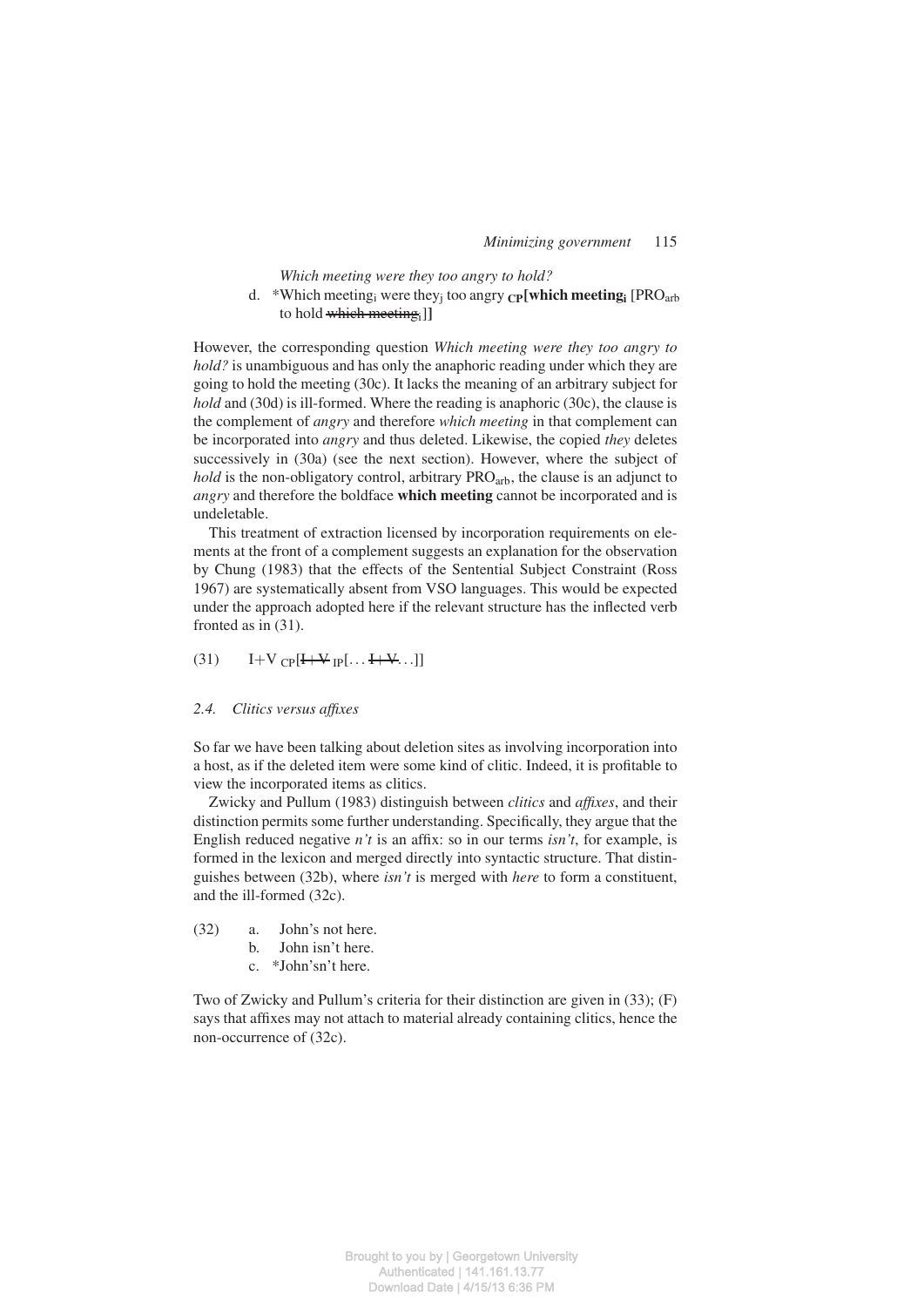- (33) E. Syntactic rules can affect affixed words, but cannot affect clitic groups.
	- F. Clitics can attach to material already containing clitics, but affixes cannot.

This allows us to distinguish between the structures of (34): (E) allows a syntactic copying operation (what we used to think of as displacement or movement) to affect *couldn't*, an affixed form, but not *could've*, where '*ve* is cliticized on to *could* (hence the grammaticality of the corresponding *Could Kim've seen that?* but not *\*Could Kimn't see that?*).

(34) a. Couldn't Kim see that? b. \*Could've Kim seen that?

If *n't* is an affix, then phonologically reduced verbs ('*s*, '*ve*, *wanna*, etc.), ellipsed VPs, null complementizers, gapped verbs, and deleted copies are clitics. If clitics may attach to material already containing clitics (33F), we allow (35a–d) but not (35e), which has an affix attached to *could've*, in violation of  $(33F).$ <sup>14</sup>

- $(35)$  a. Kim visited NY and Jim could've  $_{VP}$ e.
	- b. Kim visited NY but Jim couldn't  $_{\text{VPE}}$ .
	- c. Kim visited NY but Jim couldn't've  $_{VP}$ e.
	- d. I'd've visited NY.
	- e. \*Jim could'ven't seen it.

There is a vast literature on clitics and many distinctions are drawn; indeed Arnold Zwicky has argued in his later work that there are no clitics (introduction to Nevis et al. 1994). I have drawn selectively from that literature in arguing that the deletion sites discussed so far are clitics along the lines of the *to* adjoined to *want* in *wanna*. That helps us to understand, for example, why successive incorporation is sometimes possible. Below I will suggest that reduced *is* is a different kind of clitic, which is the analog for V-to-I movement

<sup>14.</sup> Notice that (35a) is well-formed but (24a) is not. In (35a) the null VP is the complement of the adjacent *could've* but in (24a), it is not the complement of *John's*. This also accounts for the distinction in (i) below.

<sup>(</sup>i) a. Kim canceled her subscription, and I would've  $vpe$ , too.<br>b. \*Kim canceled her subscription, and I'd've  $vpe$ , too. \*Kim canceled her subscription, and I'd've <sub>VP</sub>e, too.

A null VP following the reduced '*ve* in (ia) is the complement of *would've*, but a null VP following the reduced '*ve* in (ib) is not the complement of *I'd've*, where the reduced auxiliaries have been cliticized to the subject DP and are no longer in the position of I with a VP complement.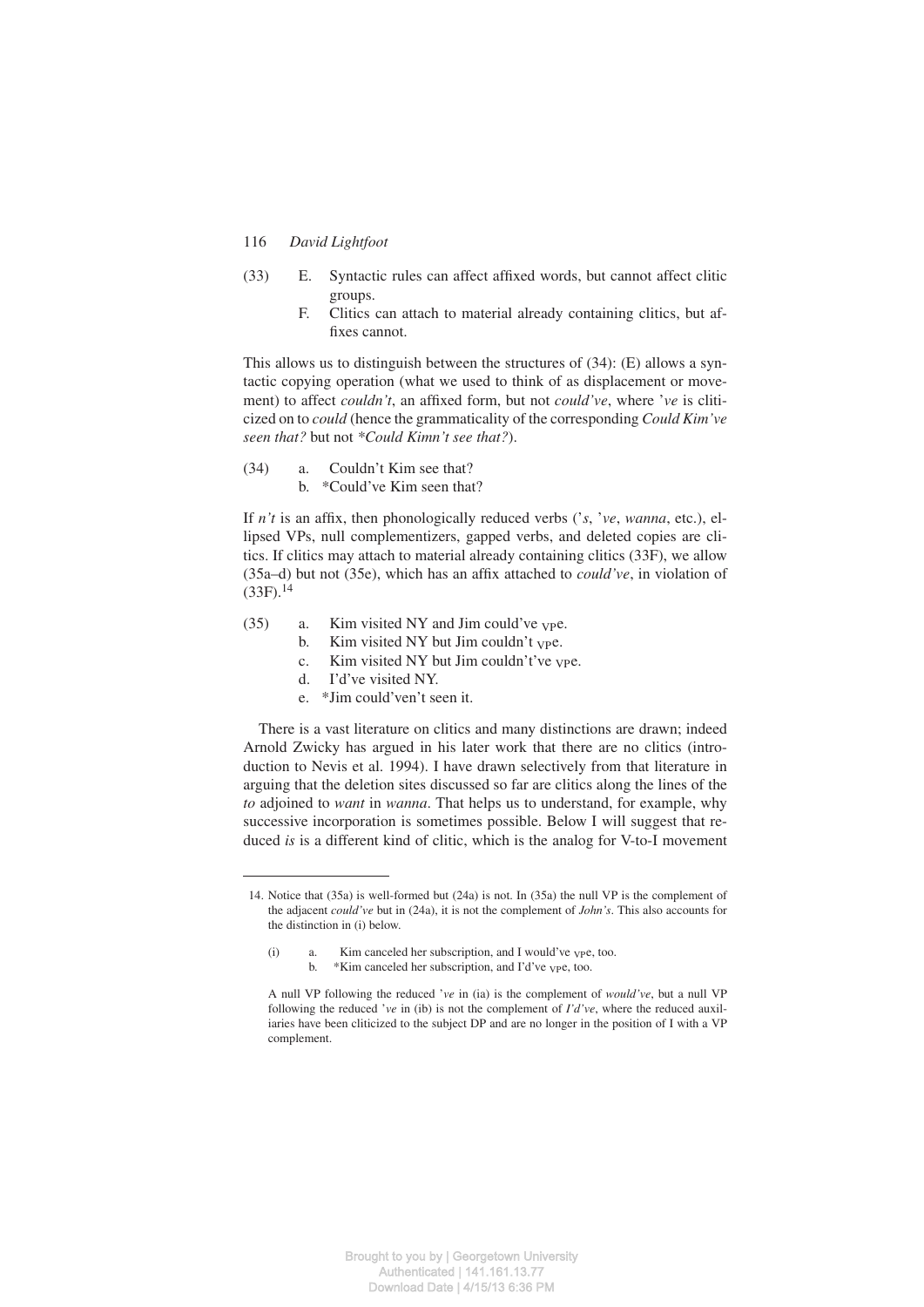and perhaps for gapping. However, it may be that the incorporation analysis of deletion (i.e. old-style traces and ellipsis sites) is correct but that the incorporated elements are not clitics; the claims are logically distinct.

## *2.5. Subjects*

Thinking of the deletion of copied phrases as cliticization enables us to understand old puzzles about the fixed subject condition (Bresnan 1972) and the "that-trace" effect of the 1970s (Chomsky and Lasnik 1977), later subsumed under the agreement relations of Rizzi (1990). It also enables us to learn more about the cliticization operation. In general, subjects resist displacement; when they are copied into a displaced position, odd things happen.

In (36a) the complementizer contained in the clausal complement to *thought* cliticizes to *thought* straightforwardly and may be deleted (unpronounced). In (36b) the lowest *who* cliticizes to *saw*, the intermediate *who* to *think* and the complementizer cliticizes to *think+who*, again successively like the clitics of (35) and straightforwardly.

- (36) a. I thought [that/0 Ray saw Fay]
	- b. Who<sub>i</sub> did you think  $[\overline{\text{who}}_i \text{ that}/0 \text{ Ray saw } \overline{\text{who}}_i]$ ?
	- c. \*Who<sub>i</sub> did you think  $[whe_i]$  that **who**<sub>i</sub> saw Fay]? *\*Who do you think that saw Fay?*

However, in (36c) the intermediate *who* cliticizes to *think*, but the lowest (boldface) **who** apparently cannot cliticize to *that*, presumably because *that* does not take complements in the usual sense (despite the name "complementizer," the following clause does not "complete" the meaning of *that* in the way that *Fay* completes the meaning of *saw*) and is not an appropriate host. Likewise for equivalent complementizers in other languages, as we shall see.

Similarly in (37a) the boldface **who** may not cliticize to the complementizer *how*, because *how* has no complement. Hence the difference with (37b), where each copied element is deleted in the appropriate way, and the sentence is grammatical if not completely felicitous.

- (37) a. \*Who<sub>i</sub> do you wonder  $[\overline{\text{whe}}_i \text{ how } [\text{who}_i \text{ solved the problem}]]$ *\*Who do you wonder how solved the problem?*
	- b. What<sub>i</sub> do you wonder [what<sub>i</sub> how [John solved what<sub>i</sub>]] *What did you wonder how John solved?*

Interestingly, Jim McCloskey points out that a complementizer (C) can be a host for clitics in some languages, 'notably German, where the positioning of weak pronoun clitics with respect to C grounds one of the most famous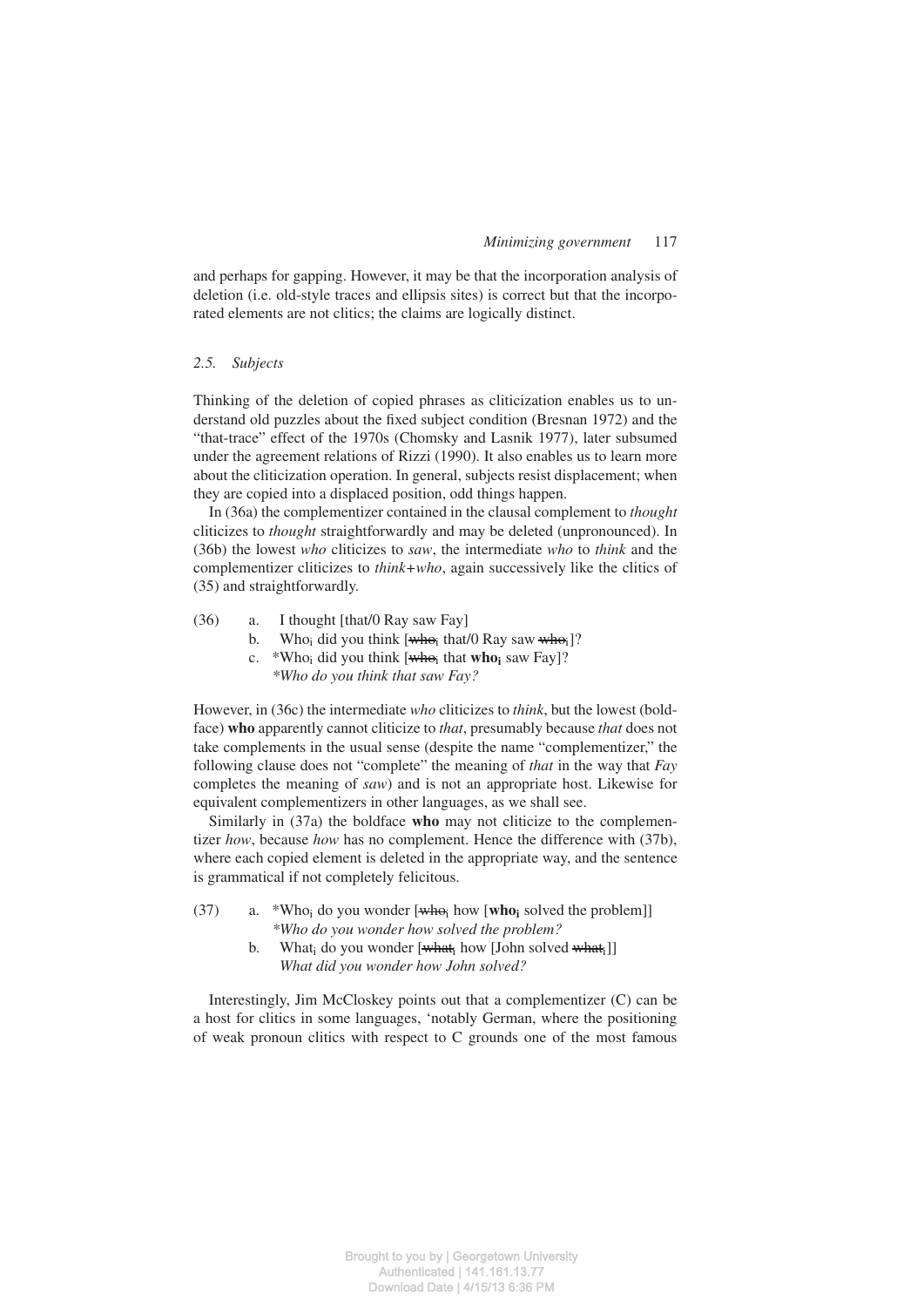and most beautiful arguments for the analysis of V2 structures in terms of I-to-C raising' (personal communication). He notes that English *that* is not a "proper governor," nor is a raised auxiliary a proper governor; Luigi Rizzi (1990) showed that fronted auxiliaries do not save heavy DP shift from subject positions (38).

(38) \*Will \_\_\_ apply for this position, all those PhD students who aren't yet employed.

However, Rizzi also argues that in German an inflected verb that has raised to C is a proper governor, unlike in English. So C, both a *that*-like complementizer and a fronted inflected verb, may vary from language to language in its ability to host a deletion site.

Not only do complementizers like *that* and *how* not generally host clitics, but neither do prepositions. This explains the well-known observation that generally prepositions do not licence movement sites (French *\*Qui as-tu parlé avec?*, Dutch *\*Wie heb je met gesproken?*, 'Who have you spoken with?'). In English, prepositions may be stranded but only where they are themselves reanalyzed into a complex verb, as in (39a) (see Hornstein and Weinberg 1981 for discussion of the re-analysis operation); compare the ill-formed (39b,c) where the PP is not the complement of an adjacent verb and consequently may not host the deleted copy.

- (39) a. Who<sub>i</sub> did you vtalk+to who<sub>i</sub>
	- b. \*Whoi did you talk at the meeting to **whoi**? *\*Who did you talk at the meeting to?*
	- c. \*Whati did you sleep during **whati**? *\*What did you sleep during?*

Let's return to the topic of subjects. We can also understand the distinction between (40a,b). In (40a) the boldface **who** may not be cliticized to the leftadjacent *what* because *what* (in the Spec of CP) does not take a complement. There is no comparable problem in (40b).

- (40) a. \*This is the student who<sub>i</sub> I wonder [what<sub>i</sub> who<sub>i</sub> bought  $\frac{1}{2}$ ] *\*This is the student who I wonder what bought.*
	- b. This is the sweater which I wonder [who bought which ] *This is the sweater which I wonder who bought.*

I adapt the analysis of Rizzi (1990) for structures like (41); it is well-formed because the lowest *who* agrees with the higher *who* (by co-indexing) and, there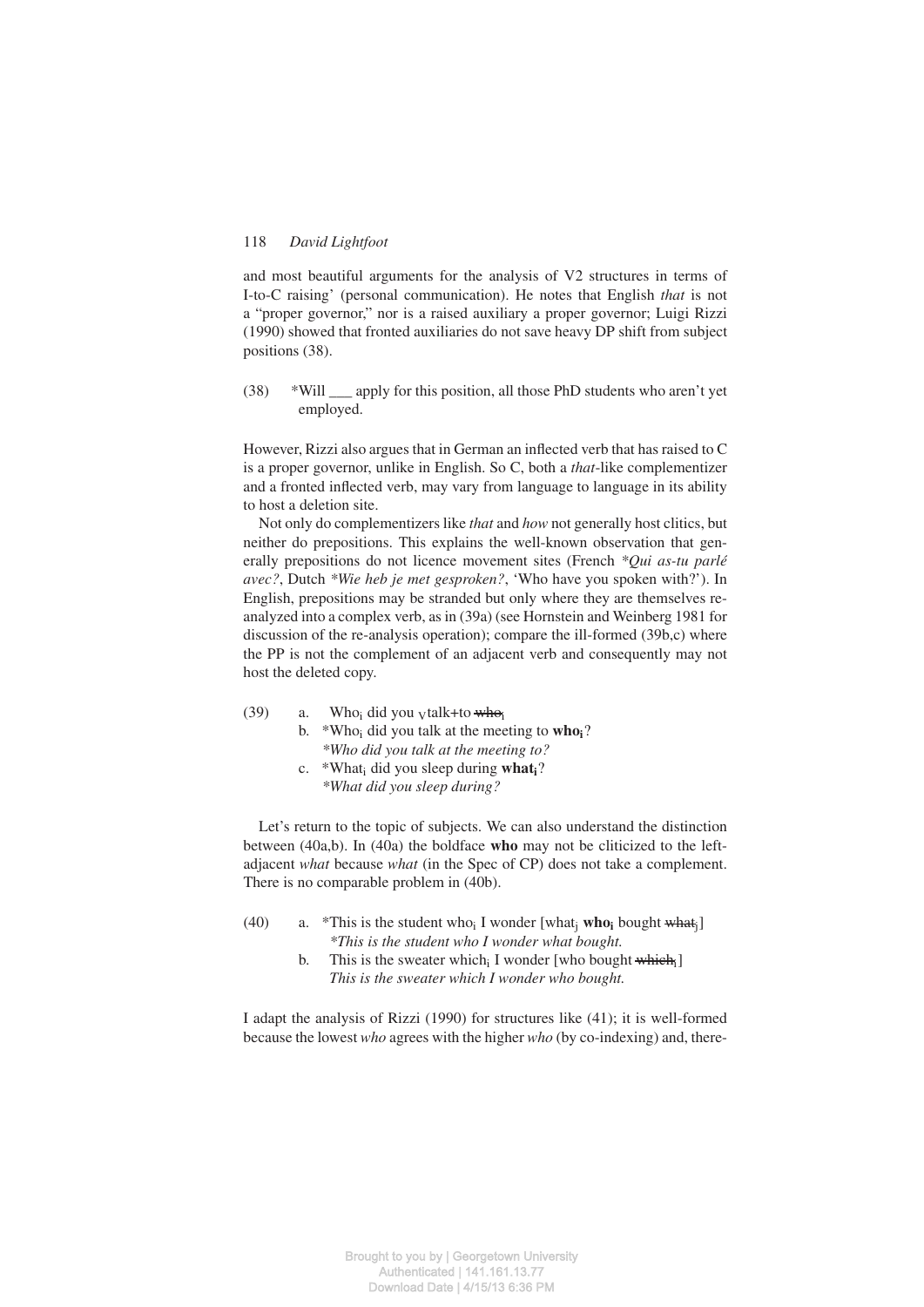fore, under this approach, cliticizes to it. The higher *who* is in the complement of *think* and cliticizes to the adjacent verb.<sup>15</sup>

## (41) Who<sub>i</sub> did you think  $_{\text{CP}}[\text{whe}_i \text{ [whe}_i \text{ saw Fay} ]]$ ? *Who did you think saw Fay?*

In some languages that kind of complementizer-subject agreement is marked overtly. So in French if a subject *qui* is deleted, that is possible only if there is an agreeing form of the complementizer, *qui* instead of the usual *que* (42d). This is the phenomenon treated by the old, mysterious *que*-to-*qui* rule.

| (42) | a. | Je crois <sub>CP</sub> [que Marie a vu Jean].                                                            |
|------|----|----------------------------------------------------------------------------------------------------------|
|      |    | 'I believe that Mary has seen John.'                                                                     |
|      | b. | Qui <sub>i</sub> crois-tu <sub>CP</sub> $\left[\frac{q}{q}u_i\right]$ que Marie a vu $\frac{q}{q}u_i$ ]? |
|      |    | Qui crois-tu que Marie a<br>$vu$ ?                                                                       |
|      |    | who believe you that Marie has seen                                                                      |
|      |    | 'Who do you believe Marie has seen?'                                                                     |
|      |    | c. *Qui <sub>i</sub> crois-tu $_{\rm CP}$ [ $_{\rm qui_i}$ que qui <sub>i</sub> a vu Jean]?              |
|      |    | *Qui crois-tu que a vu Jean?                                                                             |
|      | d. | Qui <sub>i</sub> crois-tu cp[qui <sub>i</sub> qui <sub>i</sub> a vu Jean]?                               |
|      |    | Qui crois-tu qui a vu Jean?                                                                              |
|      |    | 'Who do you believe has seen John?'                                                                      |
|      |    |                                                                                                          |

Rizzi (1990) notes something similar happens in West Flemish, where a deleted subject is licensed by a special agreeing form of the complementizer *die* instead of the usual *da* (43b).

- (i) This is the book (which) (that) Bill read.
- (ii) I met Bill, \*(who) Jill had introduced.

<sup>15.</sup> The analysis predicts correctly that relative pronouns and complementizers are deletable if they introduce restrictive relative clauses, if restrictive relatives are complements of the head noun (as in (i) below), but not in non-restrictive relatives, if they are non-complement, adjunct clauses (ii). In (i) *which* cliticizes on to *book* and then *that* is free to do likewise. As observed in note 6, this used to be a standard analysis (Stockwell et al. 1973); it is no longer so but can be reconstructed through Kayne's (1994) raising analysis.

As with (ii), in general our analysis leads us to expect a *wh*-item at the front of an adjunct clause not to be deletable (hence *\*What did you go to Rome without reading?*), and I leave as an unresolved problem why a *wh*-item appears to be deletable at the front of an adjunct clause particularly in a parasitic gap construction, in the position of *x* in (iii) (*This is the book which I filed without reading*).

<sup>(</sup>iii) This is the book (which) I filed which  $\text{CP}[x]$  without reading which].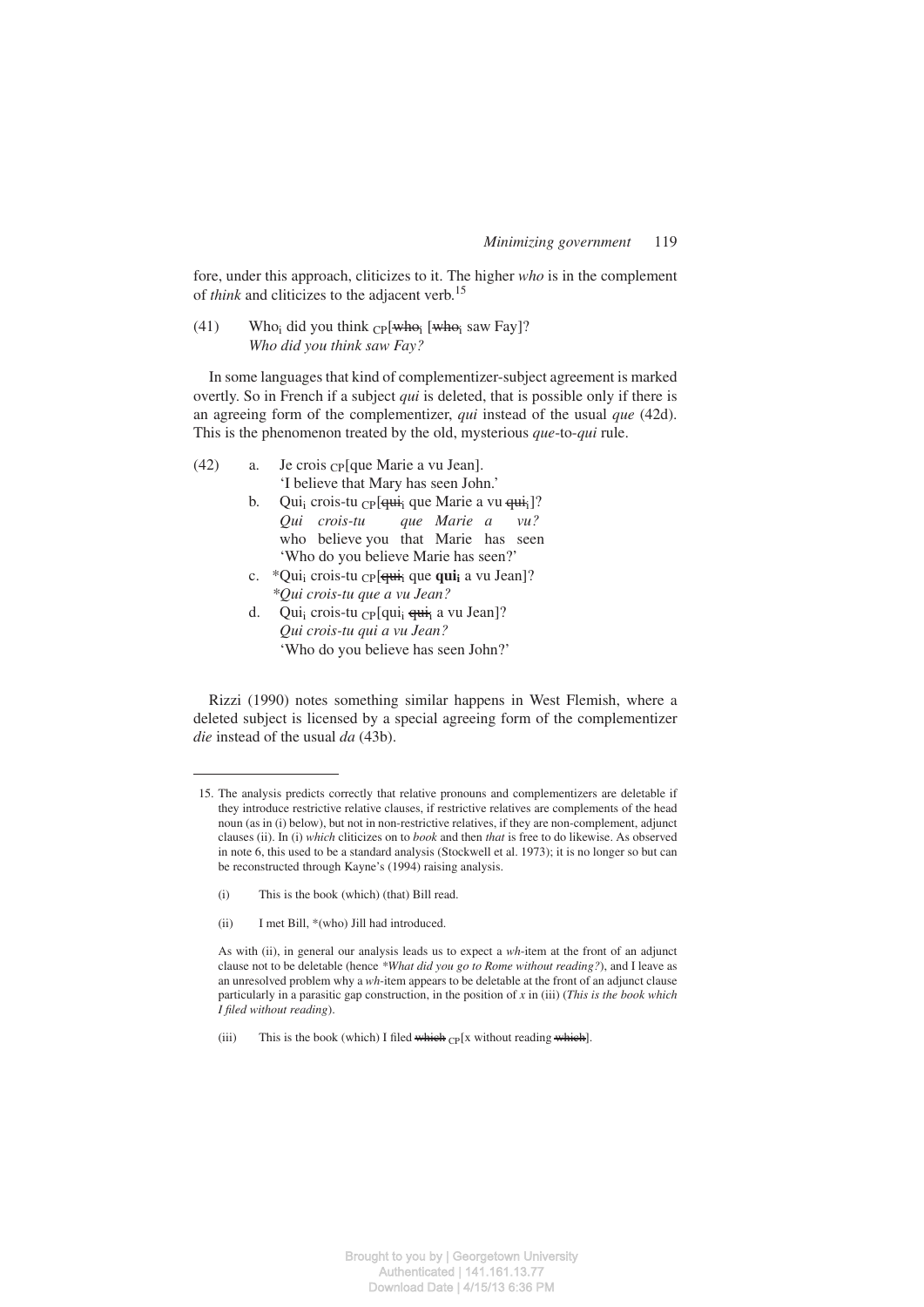(43) a. *Den* the man that Pol thinks that Marie photographed *vent da Pol peinst* [*da Marie getrokken heet*] has 'The man that Pol thinks that Marie has photographed.' b. *Den vent da Pol peinst* [*die gekommen ist*] the man that Pol thinks that come is 'The man that Pol thinks has come.'

Other grammars circumvent the difficulty of deleting subjects to the right of a complementizer by using resumptive pronouns. So Swedish requires a resumptive pronoun (*det*) in the subject position when the complementizer *hur* is present (44a) (Engdahl 1985); if it were a matter of deleting a copied *vilket ord*, there would be no host and the derivation would crash.

| (44) |    | a. Vilket ord <sub>i</sub> visste ingen [hur det/*vilket ord <sub>i</sub><br>which word knew no-one how $*(it)$ |
|------|----|-----------------------------------------------------------------------------------------------------------------|
|      |    | stavas]?                                                                                                        |
|      |    | is-spelled                                                                                                      |
|      |    | 'Which word did no-one know how it is spelled?'                                                                 |
|      | b. | Kalle <sub>i</sub> kan jag sla vad om e <sub>i</sub> /*han kommer<br>att                                        |
|      |    | Kalle can I bet about e/he is managing to                                                                       |
|      |    | klara sig                                                                                                       |
|      |    | ready be                                                                                                        |
|      |    | 'Kalle, I can bet (*he) is managing to be ready.'                                                               |

Similarly, the West African language Vata adopts the same strategy, but here even for local movement in simple, unembedded clauses. Again we see the familiar subject-object asymmetry: an extracted subject is manifested by a resumptive pronoun (45a), but not a deleted object (45b).

(45) a. *Aloi \*(oi) le saka la?* who he eat rice WH 'Who eats rice?' b.  $Y_i$ what Kofi eat it *Kofi le (\*mii) la?* WH 'What is Kofi eating?'

## *2.6. Verb movement*

Interestingly, grammars with verb movement behave differently in certain ways (Note 8). Notice first that sentences like (15c), repeated here as (46a), are well-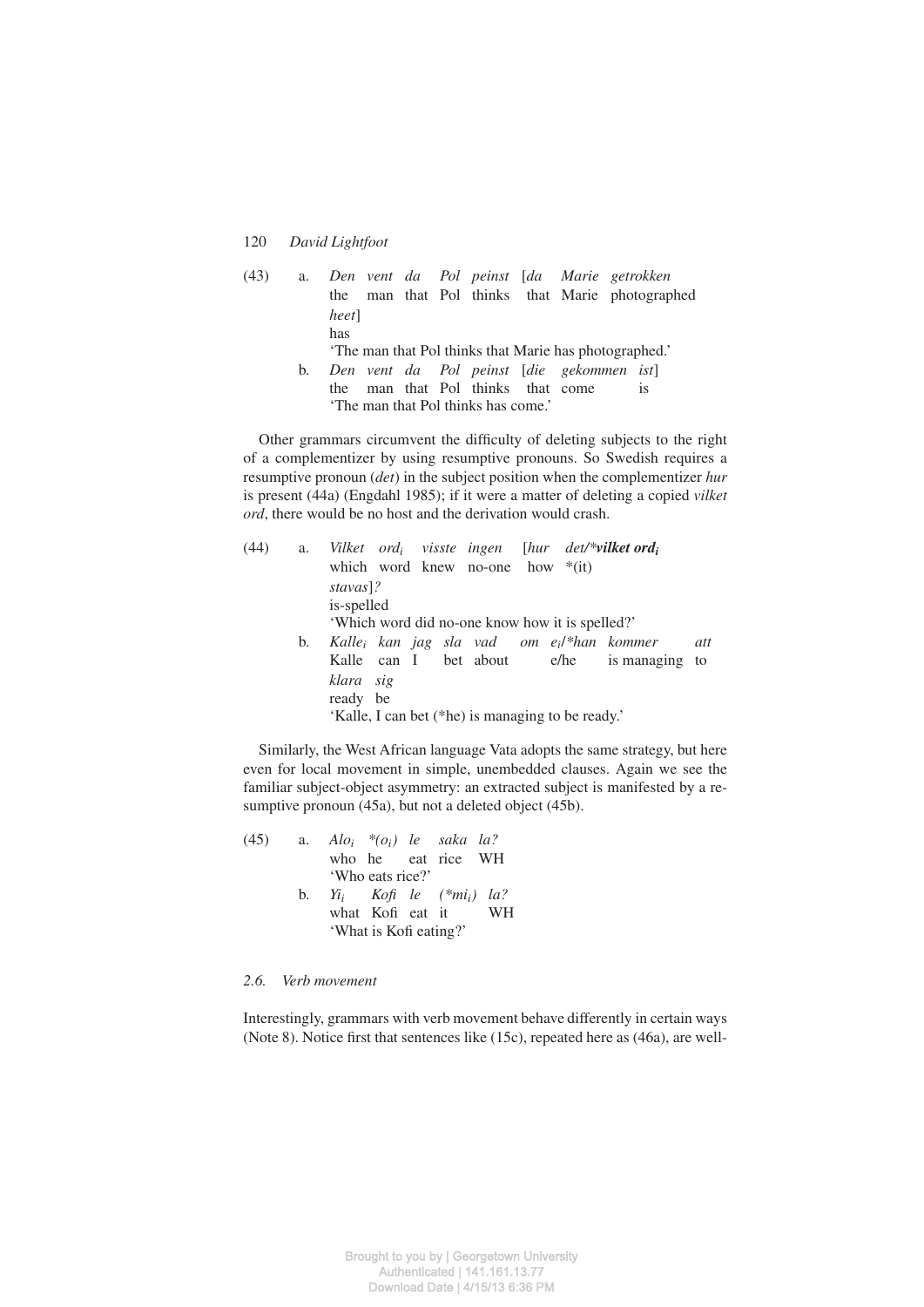formed in Italian (46b). Since verbs typically move to the higher Inflection (I) position in such grammars, that suggests that what we used to view as an indexed empty verb (a trace) counts as overt (see also Merchant 2002 for the same conclusion) and may license a deleted *wh*-phrase (as opposed to the unmoved, gapped verbs in (15c,d,e,g)); under the present view, this means that a deleted copy may license a clitic like a deleted *wh*-phrase. So French *Que lit elle?* 'What is she reading?' has the structure of (46c); the lower *que* cliticizes to *lit*, which is in turn deleted after copying. And a verb-second (and objectverb) grammar like that of Dutch speakers has structures like (46d), where in *Wie doodde je?* 'Who did you kill?' the deleted *wie* cliticizes to *doodde*, which is subsequently deleted.

- (46) a. \*Which man<sub>i</sub> did Jay introduce which man<sub>i</sub> to Ray and which woman<sub>i</sub> Jim  $\psi$ **e which woman**<sub>i</sub> to Tim?
	- b. Quale ragazzo Gianni ha presentato a Maria e quale ragazza tu a Paolo?

'Which boy has Gianni introduced to Maria and which girl have you to Paolo?'

- c. que<sub>i</sub> lit<sub>i</sub> [elle  $\frac{1}{1}$ <sub>iti</sub>  $\frac{1}{1}$
- d. wie: doodde; lie wie: doodde;

The copied verb is deleted in the cases of (46b–d). Similarly in (47a). However, that deletion does not fall under the *wanna*-style cliticization analysis that we have entertained: *lit* is not the complement or in the complement of *elle* in (46c) and *has* is not (in) the complement of *Jay* in (47a). Notice, however, that *has* may cliticize on to *Jay* in an expression like *Jay's read the book*, and as a deleted copy in (47a), even though it is not (in) the complement of *Jay*. So one might distinguish two kinds of cliticization, one found in *wanna* forms and the other in forms like *Jay's read the book*, each providing a model for deletion: the *wanna* cliticization provides a model for the deletion of phrasal copies, complementizers, and ellipsed VPs, and reduced *has* provides a model for deletion of raised verbs.<sup>16</sup> If these deletions result from a phonological operation, as

- d. \*The man who speaks French knows  $_{DP}$ [the woman who ve German].
- e. \*Max drove to New York and Susan did ye to Chicago.

<sup>16.</sup> Perhaps the gapped verb in (i) is cliticized in this second fashion, attaching to the subject DP.

 $(i)$  Max speaks French and Mary  $ve$  German.

Gapped verbs have a very different distribution from ellipsed VP, so they do not cliticize in the way that we have analyzed ellipsed VPs; compare (ii) with (22).

<sup>(</sup>ii) a. \*Max speaks French, although Mary  $\vee$  e German.

b. \*Jim said that Max speaks French and Kim said that Mary Ve German.

b. \*Jim said that Max speaks French and Kim<br>c. \*Max ye French and Mary speaks German.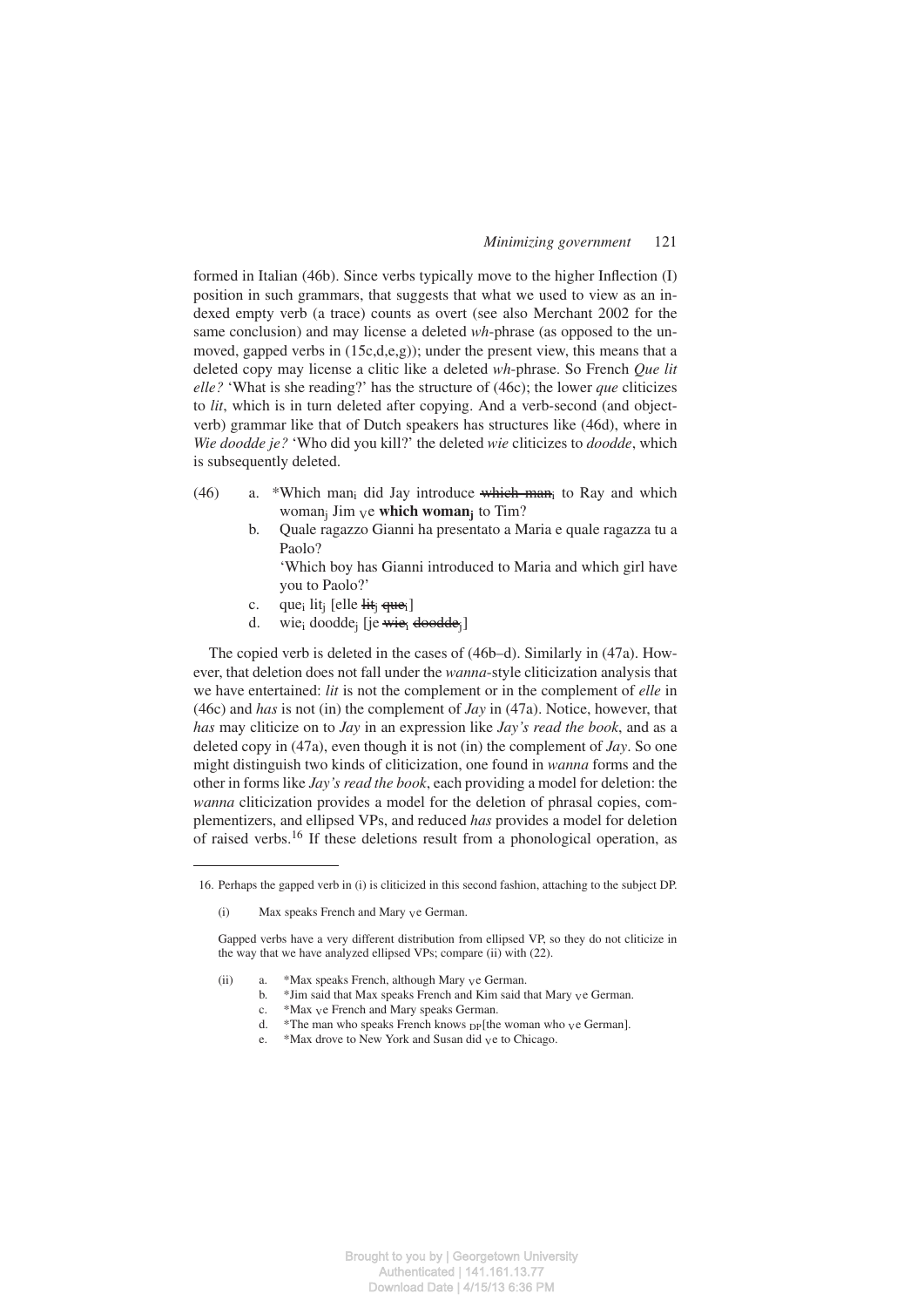suggested by Chomsky (1995), analogous to the phonological cliticization in *Pat's happy* (see Note 9), then (47b and c) would not be generated (the deletion of *have* in (47b) and *be* in (47c) yield ill-formed structures) because they involve morphological discrepancies between the "copied" forms, so there can be no copying involved from the position indicated, hence the Head Movement Condition effects.

- (47) a. chas<sub>i IP</sub>[Jay  $\frac{\text{has}_i}{\text{has}_i}$  read the book] *Has Jay read the book?*
	- b. chas<sub>i IP</sub>[Jay could **have**<sub>i</sub> read the book] *\*Has Jay could read the book?*
	- c. cis<sub>i</sub> [Jay have **be**<sub>i</sub>-en singing] *\*Is Jay have singing?*

## **3. Conclusion**

Innateness claims depend on detailed distinctions between what a child may be supposed to garner from her environment and what needs to be specified internally, or innately. I have argued that English-speakers *learn* that certain verbs may be phonologically reduced, complementizers may be null, that *wh*phrases may be displaced (pronounced in positions other than where they are understood), verbs may be gapped, that heavy DPs may be displaced to the right, VPs may be ellipsed, possessive noun phrases may have objective interpretations. These seven properties are readily learnable from the linguistic environment, and we can point to plausible primary linguistic data (PLD). Such data that all English-speaking children hear include sentences like *Kim's happy* (2), manifesting reduction; *Peter said Kay had left already* (11a), exhibiting a null complementizer; *Who did Jay see?* (13a) with a displaced *wh*-phrase; *Jay introduced Kay to Ray and Jim Kim to Tim* (15b), an example of gapping; *Jay gave to Ray his favorite racket* (15g), heavy DP shift; *Max could visit Rio and Susan could, too* (23), an ellipsed VP; and *Jay's picture*, meaning 'picture of Jay' (27).

The way to think of this, I believe, is that children identify certain structures, cues; some of these structures vary from grammar to grammar and they constitute the parameters of variation. Consider the object-verb/verb-object parameter. Under the cue-based approach, children find either  $_{VP}$ [DP V] or  $_{VP}$ [V] DP] structures, very specific information. Children use structures or lose them: a child who encounters object-verb  $VP[DP V]$  structures in the primary data, loses  $_{VP}$ [V DP] structures, which atrophy. Notice that children are reacting to abstract structures, elements of grammar, which are required to understand expressions that they hear (for extensive discussion of cue-based acquisition, see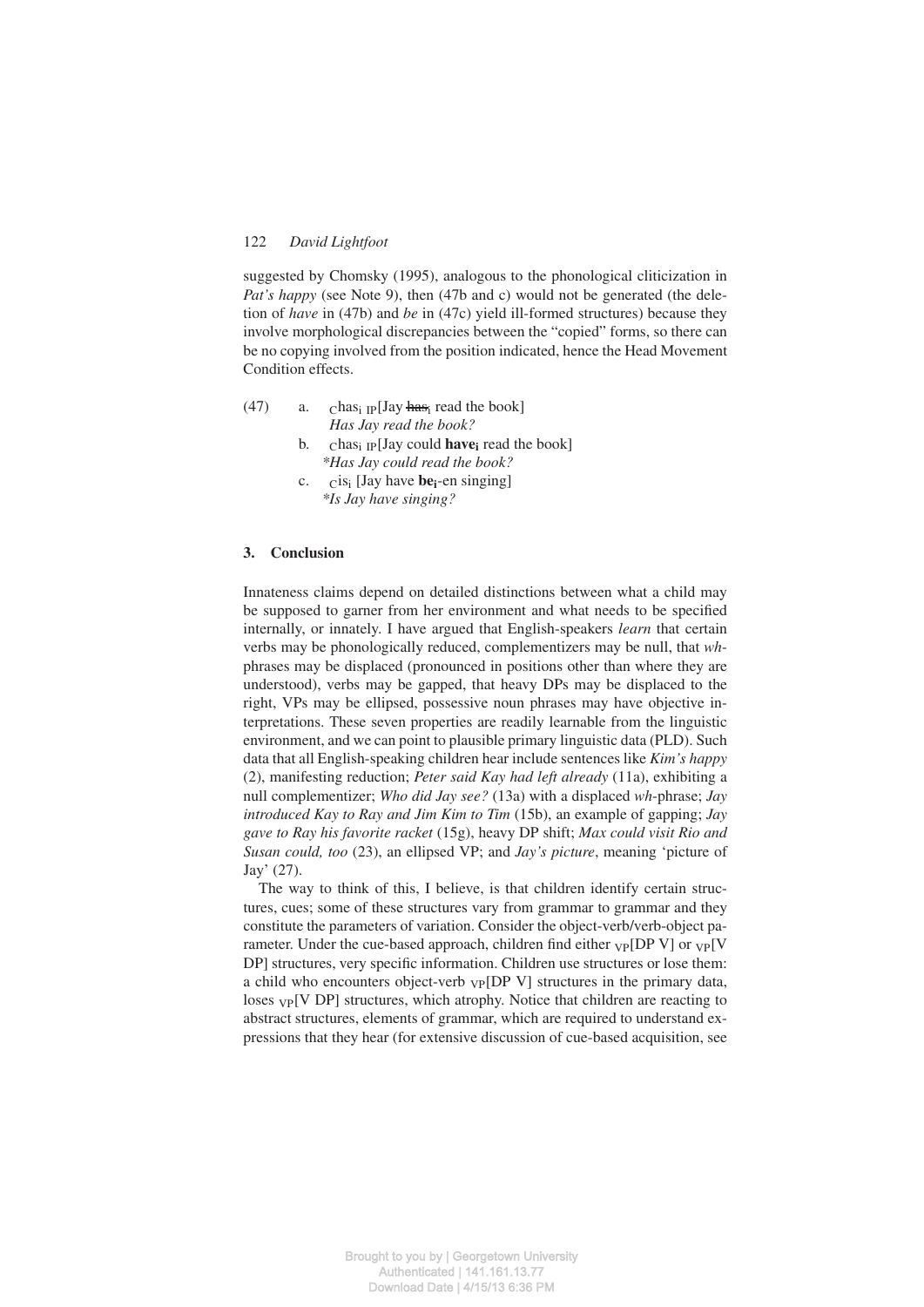Lightfoot 1999, 2006; for a similar but slightly different view, see Fodor 1998, and see Dresher 1999 for similar ideas in phonology).<sup>17</sup>

As far as innateness is concerned, i.e., UG, we began by examining earlier notions of government, postulated to solve poverty-of-stimulus problems but enriched over time and becoming quite complex. There is nothing necessarily wrong with complexity, but notions of economy and elegance have proven successful in other areas, certainly for physicists; therefore, it is worth asking if things can be done differently. We asked whether we could re-think government in Minimalist terms and come up with different analyses, conforming to Minimalist conceptions of bare phrase structure and hypothesizing only elements that are motivated at one of the two interface levels, phonological and logical forms. I have argued that an empty element (a deleted phrasal copy, null complementizer, ellipsed VP, the ellipsed *dancing* in 21b, c) is incorporated or cliticized into an adjacent coindexed phonological head (N, V, I) of which it is (in) the complement. The old ECP effects are Linear Correspondence Axiom (LCA) effects and government is eliminated.

One simple idea at the level of UG interacts with seven grammar-specific devices, all demonstrably learnable, and that interaction yields a complex range of phenomena. This involves carving up the grammatical world differently. The proof of the Minimalist pudding lies in whether it permits productive analyses with good empirical coverage and I offer this analysis in that spirit.

The evidence I have offered has been drawn largely from English and a more extensive treatment will explore effects in other languages. However, if one follows the logic of the poverty of the stimulus argument, much can be learned from detailed analysis of a single language, if one attends carefully to issues of learnability.

We seek a single object: the genetic properties of the language organ (Anderson and Lightfoot 2002). They permit language acquisition to take place in the way that it does and that means that we must examine language variation along the lines of Baker (2001); that yields a wealth of empirical considerations. What we postulate must solve the poverty-of-stimulus problems that we identify and solve them for *all* languages as well. We also want our ideas to be as elegant and economical as is feasible. In addition, the grammars that our theory of UG permits must meet other demands.

<sup>17.</sup> To illustrate the abstractness of the structures, consider the fact that Dutch has  $v_{P}[DP V]$ structures (i.e., is an object-verb language). If children are also degree-0 learners (Lightfoot 1989), sensitive only to simple structures, then sentences like *Hoe belt hij Peter op?* 'How does he call Peter up' expresses the <sub>VP</sub>[DP V] cue: the analysis is *hoe belt hij*<sub>VP</sub>*[Peter opbelt]*, where the separable particle *op* marks the position of the deleted verb (which children do not hear). Cues are identified only in unambiguous structures (Lightfoot 1999, 2006).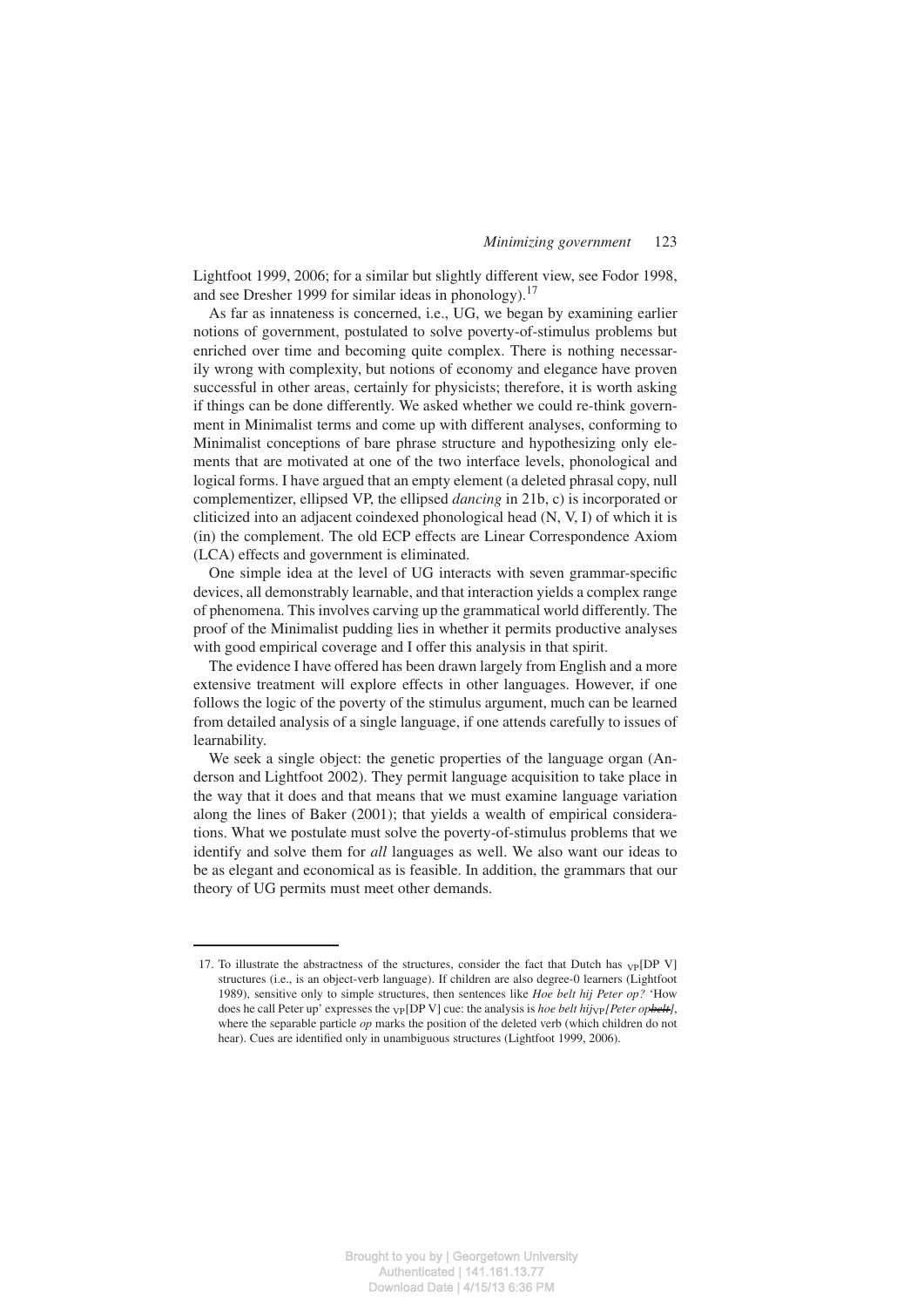To take just one example, they must allow speech comprehension to take place in the way that it does. That means that considerations of parsing might drive proposals. That hasn't happened much yet, but there is no principled reason why not, and the situation might change. Similarly, evidence drawn from brain imaging or even from brain damage might suggest grammatical properties. In fact, the proposals here look promising for studies of on-line parsing. When a person hears a displaced element, say a *wh*-phrase at the beginning of an expression, she needs to search for the deletion site, the position in which it needs to be understood. The ideas developed here restrict the places that she can look. I cannot examine the consequences of this at this time, but they look potentially useful for parsing studies. In fact, perhaps somebody could have arrived at such proposals from the study of on-line parsing.

One uses what looks like the best evidence available at any given time, but that will vary as research progresses, and consequently the form of our innateness claims will vary. There are many basic requirements that our hypotheses must meet, and there is no shortage of empirical constraints, and therefore many angles one may take on what we aim for. In this article I have taken one angle and progressed beyond where government took us: to delete an element is to cliticize it. This is certainly not the end of any story, but a reasonable way to proceed and an improvement on earlier accounts.

*Georgetown University and National Science Foundation*

#### **References**

- Abney, Steven (1987). The English NP in its sentential aspect. Unpublished Ph.D. dissertation, **MIT**
- Anderson, Stephen R. and David W. Lightfoot (2002). *The Language Organ: Linguistics as Cognitive Physiology*. Cambridge: Cambridge University Press.
- Aoun, Joseph (1985). *A Grammar of Anaphora*. Cambridge, MA: MIT Press.
- Aoun, Joseph and David W. Lightfoot (1984). Government and contraction. *Linguistic Inquiry* 15 (3): 465–473.
- Aoun, Joseph, Norbert R. Hornstein, David W. Lightfoot and Amy S. Weinberg (1987). Two types of locality. *Linguistic Inquiry* 18 (4): 537–577.

Baker, Mark A. (2001). *The Atoms of Language*. New York: Basic Books.

- Borsley, Robert (1997). Relative clauses and the theory of phrase structure. *Linguistic Inquiry* 28  $(4): 629 - 647$
- Bošković, Želko and Howard Lasnik (2003). On the distribution of null complementizers. *Linguistic Inquiry* 34 (4): 527–546.
- Bresnan, Joan W. (1972). Theory of complementation in English syntax. Unpublished Ph.D. dissertation, MIT.
- Chomsky, Noam (1957). *Syntactic Structures*. The Hague: Mouton.
- (1965). *Aspects of the Theory of Syntax*. Cambridge, MA: MIT Press.
- (1973). Conditions on transformations. In *A Festschrift for Morris Halle*, Stephen R.Anderson and Paul Kiparsky (eds.), 232–286. New York: Holt, Rinehart and Winston.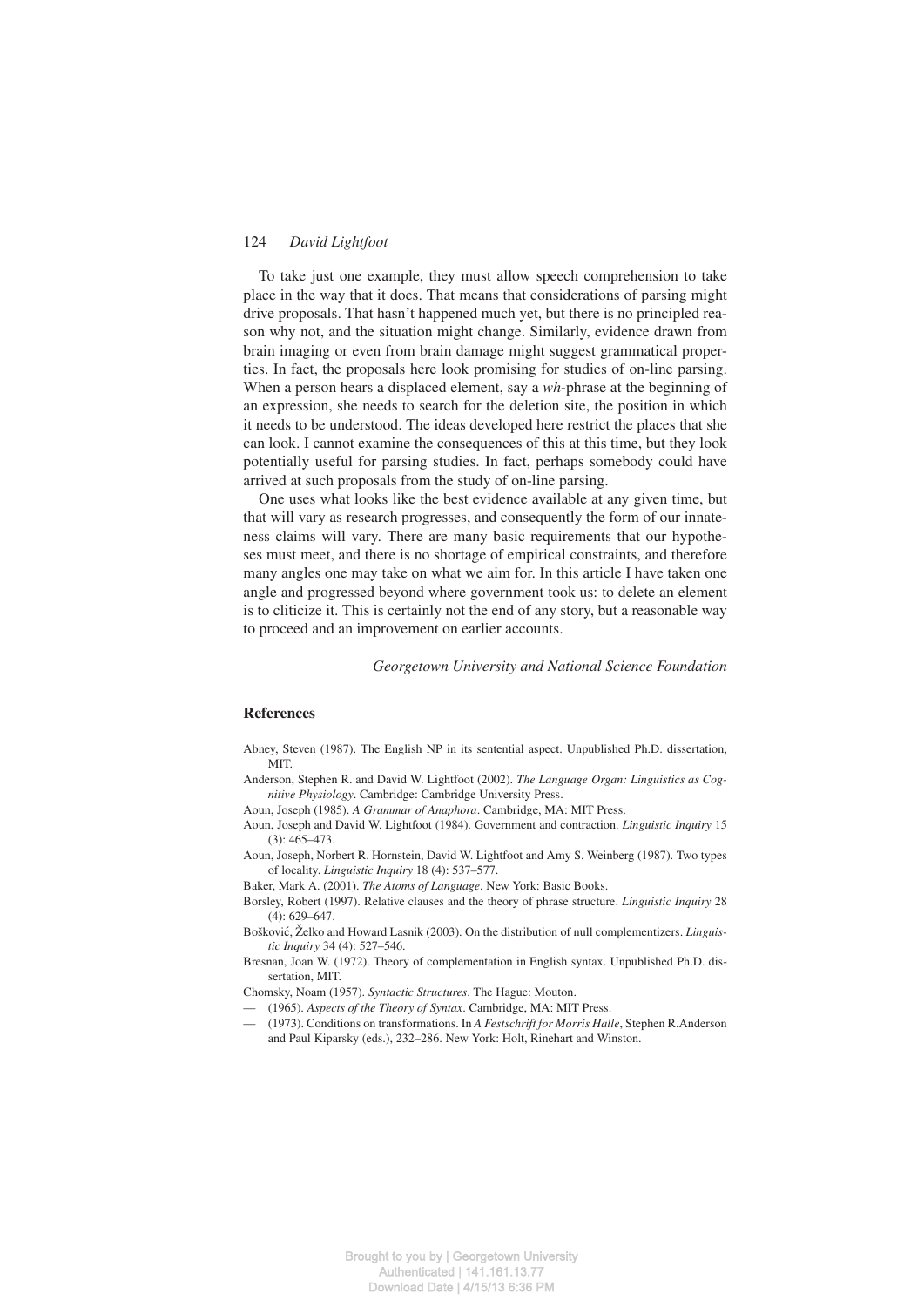- (1977). On wh movement. In *Formal Syntax,* Peter Culicover, Thomas Wasow and Adrian Akmajian (eds.), 71–132. New York: Academic Press.
- (1981). *Lectures on Government and Binding*. Dordrecht: Foris.
- (1986). *Barriers* (Linguistic Inquiry monographs 13). Cambridge, MA: MIT Press.
- (1995). *The Minimalist Program*. Cambridge, MA: MIT Press.
- Chomsky, Noam and Howard Lasnik (1977). Filters and control. *Linguistic Inquiry* 8: 425–508. Chung, Sandra (1983). The ECP and government in Chamorro. *Natural Language and Linguistic Theory* 1: 207–244.
- Crain, Stephen and Rosalind Thornton (1998). *Investigations in Universal Grammar: A Guide to Experiments on the Acquisition of Syntax and Semantics*. Cambridge, MA: MIT Press.
- Culicover, Peter and Ray S. Jackendoff (2001). Control is not movement. *Linguistic Inquiry* 32  $(3)$ : 493–512.
- Dresher, B. Elan (1999). Charting the learning path: Cues to parameter setting. *Linguistic Inquiry* 30: 27–67.
- Engdahl, Elisabeth (1985). Parasitic gaps, resumptive pronouns, and subject extractions. *Linguistics* 23: 3–44.
- Fodor, Janet D. (1998). Unambiguous triggers. *Linguistic Inquiry* 29: 1–36.
- Hornstein, Norbert R. (2000). *Move! A Minimalist Theory of Construal*. Oxford: Blackwell.
- Hornstein, Norbert R. and David W. Lightfoot (1991). On the nature of lexical government. In *Principles and Parameters in Comparative Syntax,* R. Freidin (ed.), 365–391. Cambridge, MA: MIT Press.
- Hornstein, Norbert R. and Amy S. Weinberg (1981). Case theory and preposition stranding. *Linguistic Inquiry* 12: 55–91.
- Horrocks Geoffrey and Melita Stavrou (1987). Bounding theory and Greek syntax: Evidence for *wh*-movement in NP. *Journal of Linguistics* 23 (1): 79–108.
- Jaeggli, Oswaldo (1980). Remarks on *to* contraction. *Linguistic Inquiry* 11: 239–246.
- Kayne, Richard (1994). *The Antisymmetry of Syntax*. Cambridge, MA: MIT Press.
- Landau, Idan (2001). Control and extraposition. *Natural Language and Linguistic Theory* 19: 109– 152.
- Lasnik, Howard (1999). *Minimalist Analysis*. Oxford: Blackwell.
- Lasnik, Howard and Mamoru Saito (1984). On the nature of proper government. *Linguistic Inquiry* 15: 235–289.
- Lightfoot, David W. (1976). Trace theory and twice-moved NPs. *Linguistic Inquiry* 7: 559–582.
- (1989). The child's trigger experience: degree-0 learnability. *Behavioral and Brain Sciences* 12 (2): 321–334.
- (1992). Government: The long and short of it. *Journal of Linguistics* 28: 185–197.
- (1999). *The Development of Language: Acquisition, Change and Evolution*. Oxford: Blackwell.
- (2006). *How New Languages Emerge*. Cambridge: Cambridge University Press. Lobeck, Anne (1990). Functional heads as proper governors. In *Proceedings of NELS 20*, Juli
- Carter and Rose-Marie Déchaire (eds.), 348–362. GLSA, UMass, Amherst.
- (1995). *Ellipsis*. Oxford: Oxford University Press.

Merchant, Jason (2002). PF output constraints and elliptical repair in SAI comparatives. In *WCCFL 21: Proceedings of the 21st West Coast Conference on Formal Linguistics,* Line Mikkelson and Chris Potts (eds.), 292–305. Somerville, MA: Cascadilla Press.

Nevis, Joel, Brian Joseph, Dieter Wanner and Arnold M. Zwicky (eds.) (1994). *Clitics: A Comprehensive Bibliography*. Amsterdam: Benjamins.

- Nunes, Jairo (1995). The copy theory of movement and linearization of chains in the minimalist program. Unpublished Ph.D. dissertation, University of Maryland.
- (2004). *Linearization of Chains and Sidewards Movement*. Cambridge, MA: MIT Press.

Pesetsky, David (1991). Zero Syntax II: An Essay on Infinitives. Unpublished ms, MIT.

— (1995). *Zero Syntax*. Cambridge, MA: MIT Press.